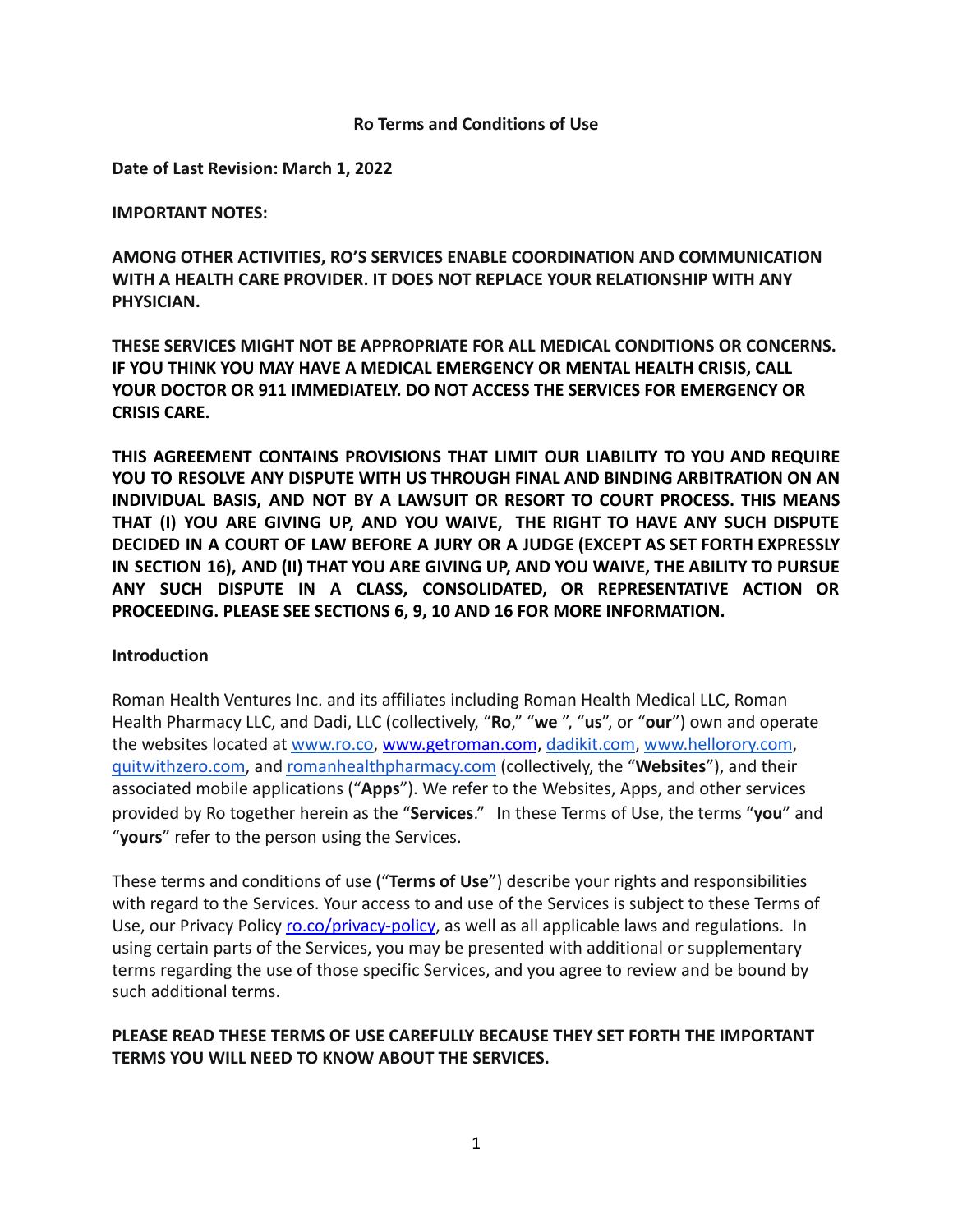**YOU UNDERSTAND THAT BY ACCESSING OR USING THE SERVICES, YOU ACKNOWLEDGE THAT YOU HAVE READ, UNDERSTOOD, AND AGREE TO BE LEGALLY BOUND BY AND COMPLY WITH THESE TERMS OF USE. IF YOU DO NOT OR CANNOT AGREE WITH ANY PART OF THESE TERMS OF USE, YOU MAY NOT USE THE SERVICES.**

## **THE TERMS OF USE ARE SUBJECT TO CHANGE AS PROVIDED HEREIN.**

### **These Terms of Use Contain the Following Sections:**

- 1. Services Overview, Availability, and Eligibility
- 2. Telehealth, Pharmacy, and At-Home Testing Services
- 3. Registration and Account Creation
- 4. Privacy
- 5. Ownership and License to Use the Services
- 6. User Content and Ro's License to Use Such Content
- 7. Copyright Notices
- 8. Restrictions on Use
- 9. Disclaimer of Warranties
- 10. Limitation of Liability
- 11. Indemnification
- 12. Third-Party Links and Features on the Services
- 13. Changes to the Terms of Use and the Services
- 14. Payments
- 15. Termination
- 16. Governing Law; Dispute Resolution; Arbitration; Venue; Severability
- 17. Communications by Text Message and Email
- 18. Miscellaneous Terms
- 19. Contact Us
- 20. Additional Terms for Specific Products and Services

### **1. Services Overview, Availability, and Eligibility**

**Overview of the Services**. The Services may include (i) providing individuals with information on health care and wellness; (ii) providing individuals with pharmacy services; (iii) providing individuals with access to technology-oriented tools for addressing certain health issues; (iv) development and gathering of health care records and health care information with retention of the same for use in health care provider appointments, communications, and pharmacy services; (v) administrative support in connection with scheduling, payment for health care provider services, and payment for pharmacy services; and (vi) telecommunications support for using the Services as a means of direct access to a health care provider for communication, consultations, assessments, and treatment by such health care organizations and their providers.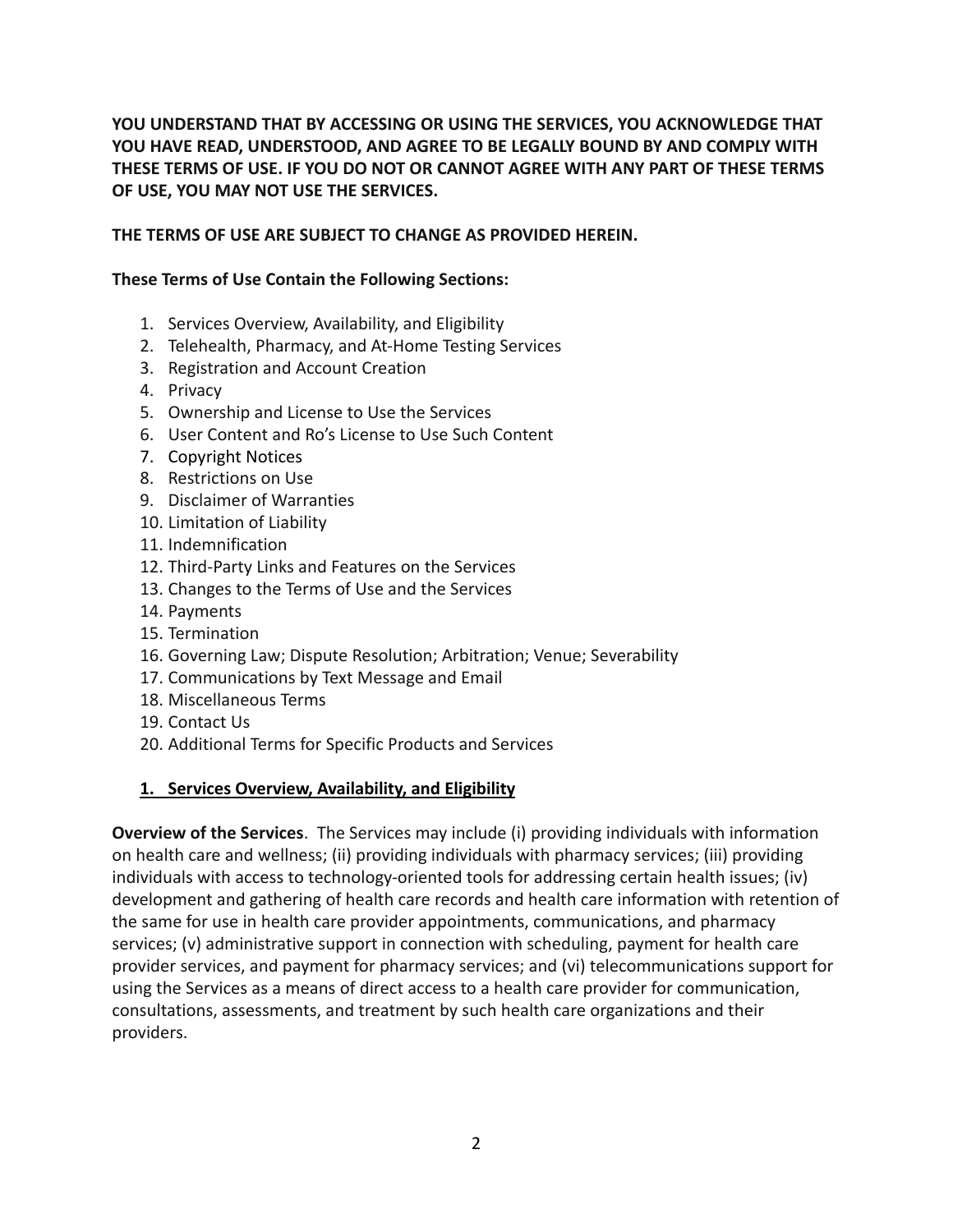**Availability.** Certain of our Services are currently only available to individuals located in certain states. You will be provided with notice of such limitations on availability of certain Services in your location when using those parts of the Services.

Ro is based in the United States. We provide the Services for use only by persons located in the United States. We make no claims or representations that the Services or any material included in the Services are accessible or appropriate outside of the United States. Access to the Services may not be legal by certain persons or in certain countries. If you access the Services from outside the United States, you do so at your own risk and you are solely responsible for compliance with local laws, including export laws as applicable.

**Eligibility.** Our Services are intended for use by you only if you are 18 years of age or over. To qualify to use the Services, the following must be true, and by accessing or using the Services, you represent and warrant that they are true:

- You are age 18 or over or, if you are accessing the Services in violation of the Eligibility requirement related to age, you otherwise have the express consent of your parent or legal guardian. Note, however, that some Services may only be available to individuals over the age of 21, and in such circumstances, you will be notified of this requirement.
- You are located in a state where we operate (depending on the type of Services).
- You agree to be legally bound by and comply with these Terms of Use.

You understand and agree that satisfying the above requirements does not guarantee that you will receive Services. In addition to the above requirements, Ro and certain affiliated professional entities reserve the right to change or include new requirements as deemed appropriate in their sole discretion without providing prior notice to you.

To access or use the Services, you must have compatible devices, access to the Internet, and certain necessary software. Fees and charges may apply to your use of mobile services and to the Internet.

## **2. Telehealth, Pharmacy, and At-Home Testing Services**

**Telehealth Services.** Telemedicine involves the delivery of health care services using electronic communications, information technology, or other means between a health care provider and a patient who are not in the same physical location. Telemedicine may be used for diagnosis, treatment, follow-up and/or related patient education, and may include, but is not limited to:

- Electronic transmission of medical records, photo images, personal health information, or other data between a patient and health care provider;
- Interactions between a patient and health care provider via audio, video, and/or data communications; and
- Use of output data from medical devices, sound, and video files.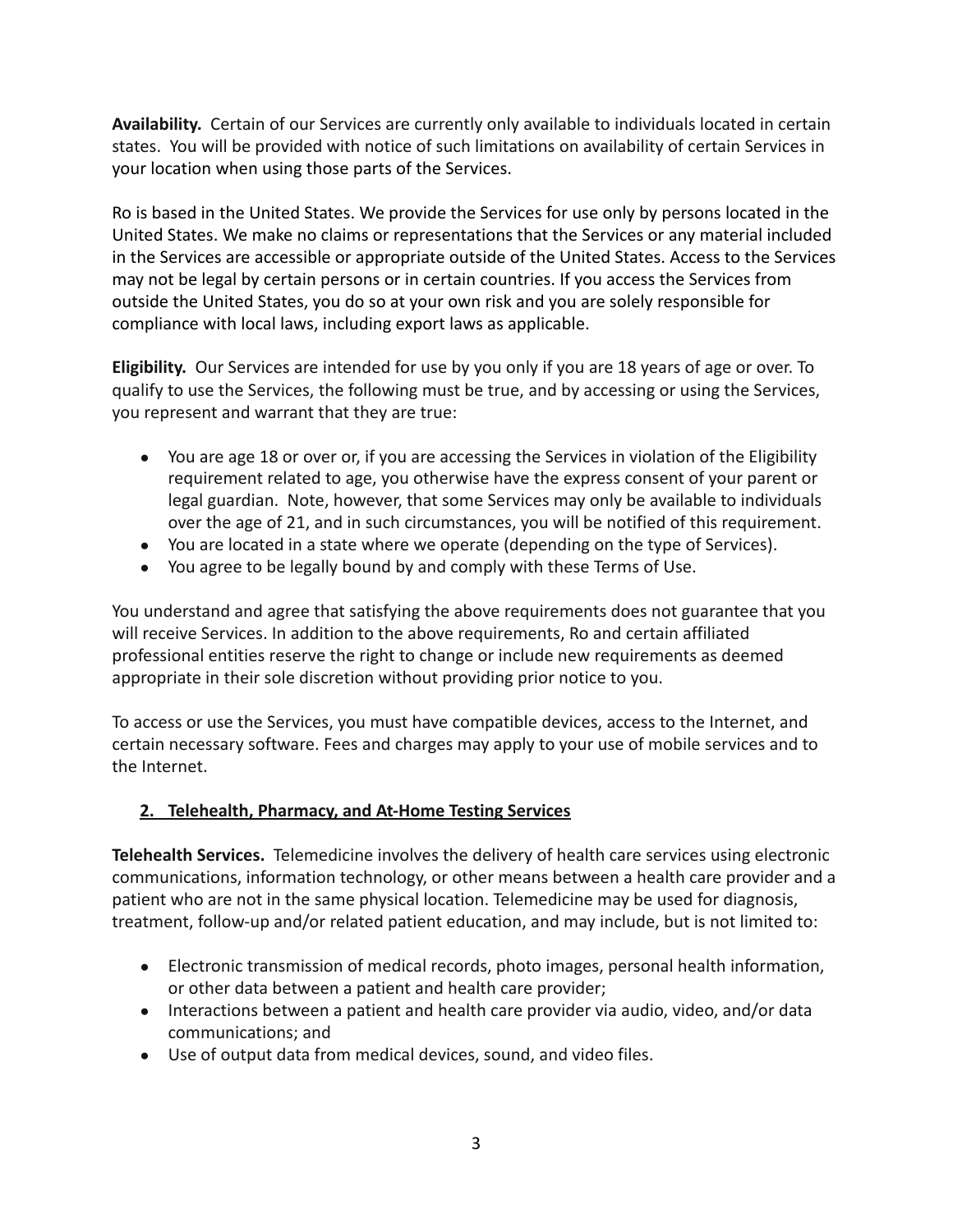The electronic systems used in the Services will incorporate network and software security protocols to protect the privacy and security of health information, and will include measures to safeguard your data to ensure its integrity against intentional or unintentional corruption or unlawful access. By accepting the Terms of Use, you agree and consent to Ro, the affiliated physician practices, the health care providers contracted or employed by the affiliated physician practices, and any other health care organization(s) or provider(s) with whom we partner to provide the Services to you sending you disclosures, notices, messages, reports, and other communications either in writing or electronically including without limitation through your account or by email. It is your responsibility to monitor these communications. You acknowledge and agree that you will not hold us, any affiliated physician practice, any health care provider contracted or employed by an affiliated physician practice, or any health care organization(s) or provider(s) with whom we partner to offer the Services to you liable for any loss, injury, or claim of any kind resulting from your failure to read these communications or for your failure to comply with any treatment recommendations contained in these communications. Moreover, you acknowledge and agree that no means of electronic transmission can be guaranteed to be 100% secure. By accessing or using the Services, you agree to us transmitting health and other information to you electronically and that any information sent to or signed by you or us electronically shall be deemed equivalent to as if such information was provided or signed in writing.

Please see our Consent to Telehealth available at ro.co/consent-to-telehealth for additional information about the risks and benefits of telehealth. The Consent to Telehealth is hereby incorporated into these Terms of Use by reference and constitutes a part of these Terms of Use. Please also see Section 20 below for additional terms applicable to the use of certain services and products on the Services.

**Your Relationship with Ro.** Ro does not provide any medical services, including via the Services. Rather, Ro provides a technology platform for you to access a health care provider who is employed or contracted with a Ro affiliated physician practice and obtain access to additional information, which you may or may not choose to utilize in planning your health care and wellness. The health and wellness resources made available through our Services are for informational purposes only, and are not a substitute for direct in-person health care services in all cases; nor are they an indicator of specific results. The decision to focus on diagnosis, treatment recommendations, or both, rests with you and the health care provider. You understand that by coordinating and consulting with an affiliated physician practice or its health care providers through the Services, you are not entering into a provider-patient relationship with Ro.

Except for specific communications received from an affiliated physician practice or its health care providers, none of the information you receive through the Services should be considered medical advice.

**No Insurance Accepted; Notice of Your Financial Responsibility.** Ro and the affiliated physician practices do not accept commercial health insurance plans, are not in-network with any commercial health insurance plans, and are not enrolled with federal or state health care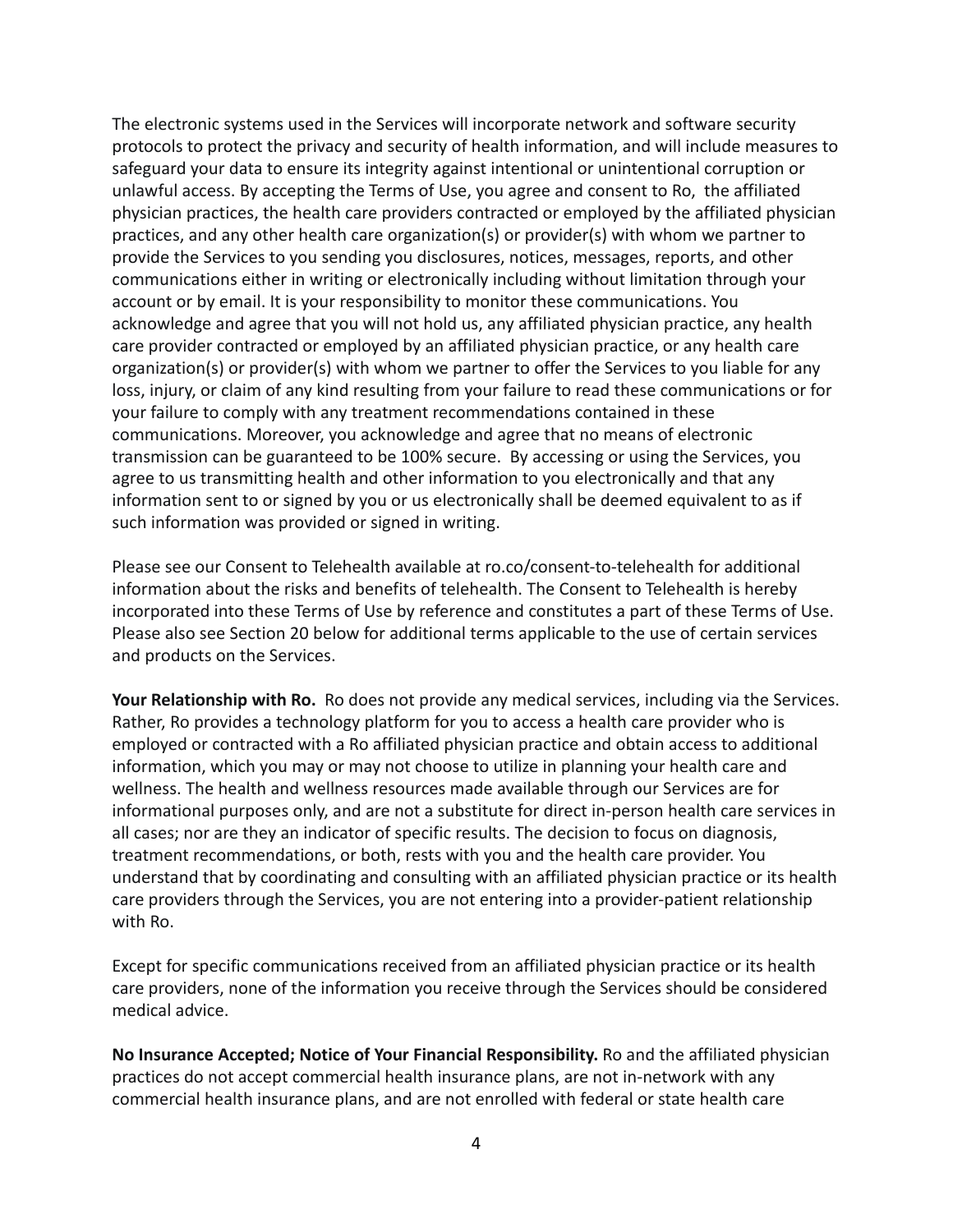programs, such as Medicare and Medicaid. **By choosing to use the Services, you are specifically choosing to obtain products and services on a cash-pay basis outside of any commercial health insurance plan or federal or state health care program. Thus, you are solely responsible for the costs of any services or products provided to you.** If you are a federal health program beneficiary, you agree that neither you, Ro, the affiliated physician practices, or any of the health care organization(s) or provider(s) with whom we partner to provide health care and pharmacy services to you will submit a claim for reimbursement to any federal or state healthcare program for the costs of the services and products provided to you through the Services. Please also see Section 14 below for additional terms applicable to your payment obligations.

**Pharmacy Services.** If you receive a prescription as a result of your use of the Services, you may select Roman Health Pharmacy LLC or one of our partner pharmacies (collectively, the "**Ro Pharmacy Network**") to ship your prescription. You may also choose to have your prescription fulfilled through the pharmacy of your choice when prompted during your use of the Services. You give us consent to send and disclose to the Ro Pharmacy Network or the pharmacy of your choice all information provided by you, health care records, and other applicable health care information and personal information (such as your name, location and demographic information) so that you may receive pharmacy services.

**If you select to use the Ro Pharmacy Network to fulfill any prescriptions, you acknowledge that your medication will not be shipped in child-resistant packaging and that you must keep it out of the reach of children.**

**At-home Testing Services.** At-home sample collection kits and laboratory services available through the Services may require a valid order by a licensed health care provider. We or our subsidiaries have partnered with a health care provider who is licensed in your state to review your request for at-home testing (the "**Reviewing Provider**"). You understand and agree that at-home testing services are intended for informational, educational, and wellness purposes only. They are not intended to be diagnostic. You further understand and agree that you do not establish a provider-patient relationship with the Reviewing Provider as a result of your use of the Services.

We will send or cause to be sent the requested test kit to your address after any required health care provider review and approval. You must follow the instructions that accompany the kit to register your kit, collect the applicable biological sample(s), complete any required documentation, and return such biological samples and documentation to the applicable laboratory that performs the testing (the "**Lab**"). Failure to follow the instructions may result in your samples not being processed by the Lab.

The Lab sends the results of the tests to the Reviewing Provider who releases the test results to us. We provide the test results to you via the Services. You understand and agree that it is your responsibility to bring your results to your primary health care provider for interpretation and to inform decisions made about your health and treatment.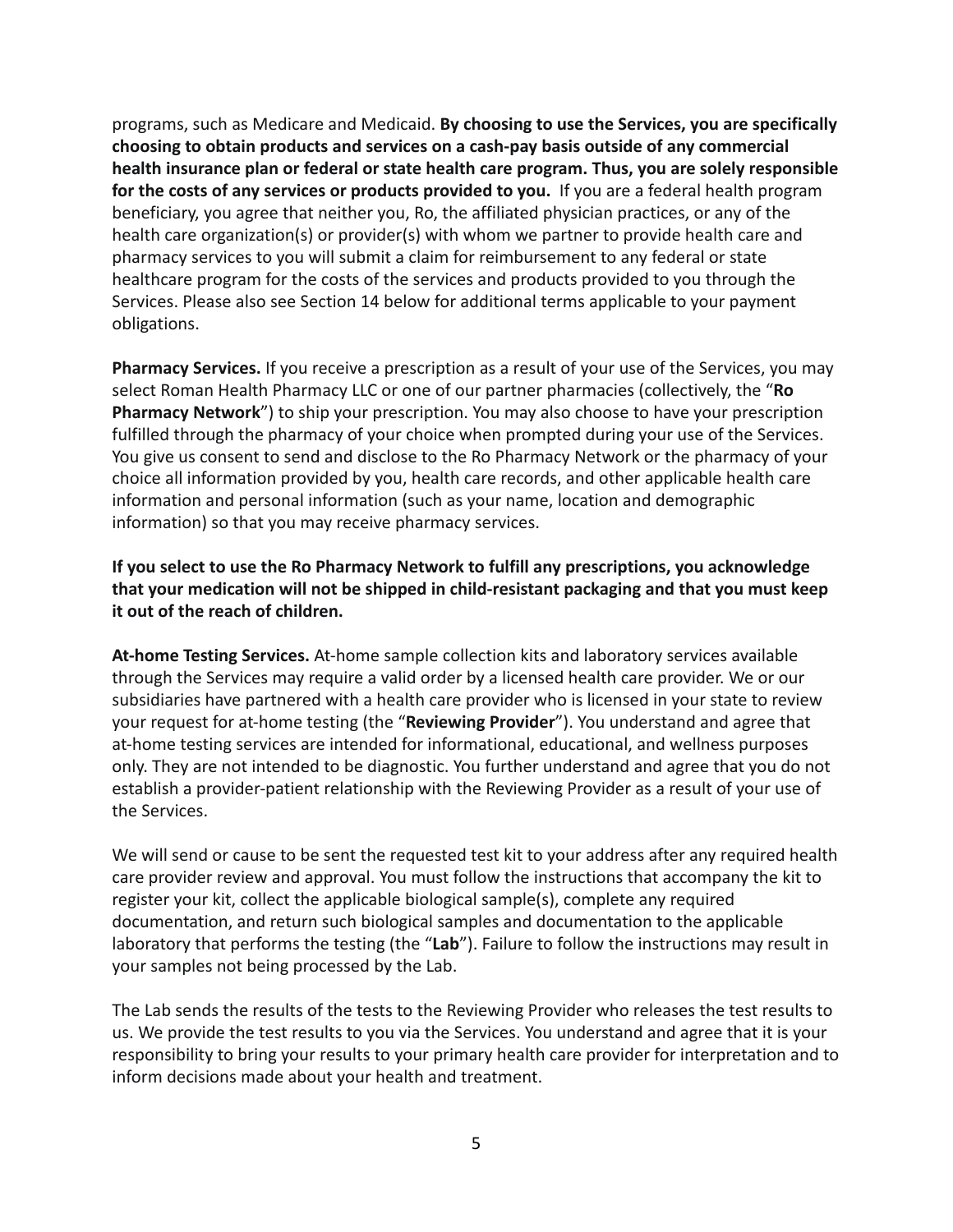## **3. Registration and Account Creation**

Although certain parts of the Services are accessible without creating an account, you may be required to create an account to access and use certain parts of the Services. If you create an account, you agree to provide information that is accurate, complete and correct, and to accurately maintain and update any information about yourself that you have provided to Ro. If you do not maintain such information, or Ro has reasonable grounds to suspect as much, Ro has the right to suspend or terminate your account and your use of the Services. You agree to keep confidential your username and password and to exit from your account at the end of each session. You are responsible for all activities that occur under your account and for maintaining the confidentiality of your password. You also agree to immediately notify Ro of any unauthorized use of your username, password or any other breach of security that you become aware of involving or relating to the Services by emailing Ro at care@ro.co. Ro may take any and all actions it deems necessary or reasonable to maintain the security of the Services.

You are responsible for changing your password promptly if you think it has been compromised. You may not transfer or share your password with anyone, or create more than one account. You may not use anyone else's account at any time. Ro explicitly disclaims liability for any and all losses and damages arising from your failure to comply with this section.

Our Apps are intended for use only on mobile phones that run an unmodified manufacturer approved operating system. Using the Apps on a mobile phone with a modified operating system may undermine security features that are intended to protect your protected health information and other information from unauthorized or unintended disclosure. As a result, you may compromise your information if you use the App on a mobile phone that has been modified. Use of the App on a mobile phone with a modified operating system is a material breach of these Terms of Use.

# **4. Privacy**

Ro understands the importance of confidentiality and privacy regarding your health information. Please see our Privacy Policy available at [ro.co/privacy-policy](https://ro.co/privacy-policy) for information about how we collect and use your information The Privacy Policy is hereby incorporated into these Terms of Use by reference and constitute a part of these Terms of Use.

## **5. Ownership and License to Use the Services**

**Ownership.** As between Ro and you, Ro is the sole and exclusive owner of all right, title and interest in and to the Services and their content, features and functionality (including, without limitation, all information, software, text, displays, images, video, audio, design, selection, arrangement and look and feel) ("**Services Content**"). You are not permitted to reproduce, publish, distribute, modify, reverse engineer, disassemble, create derivative works of, publicly display, publicly perform, republish, download, store, transmit, sell or participate in any sale of, or exploit in any way, in whole or in part, any of the Services or Services Content except as permitted by these Terms of Use or otherwise by Ro expressly in writing. Any copy,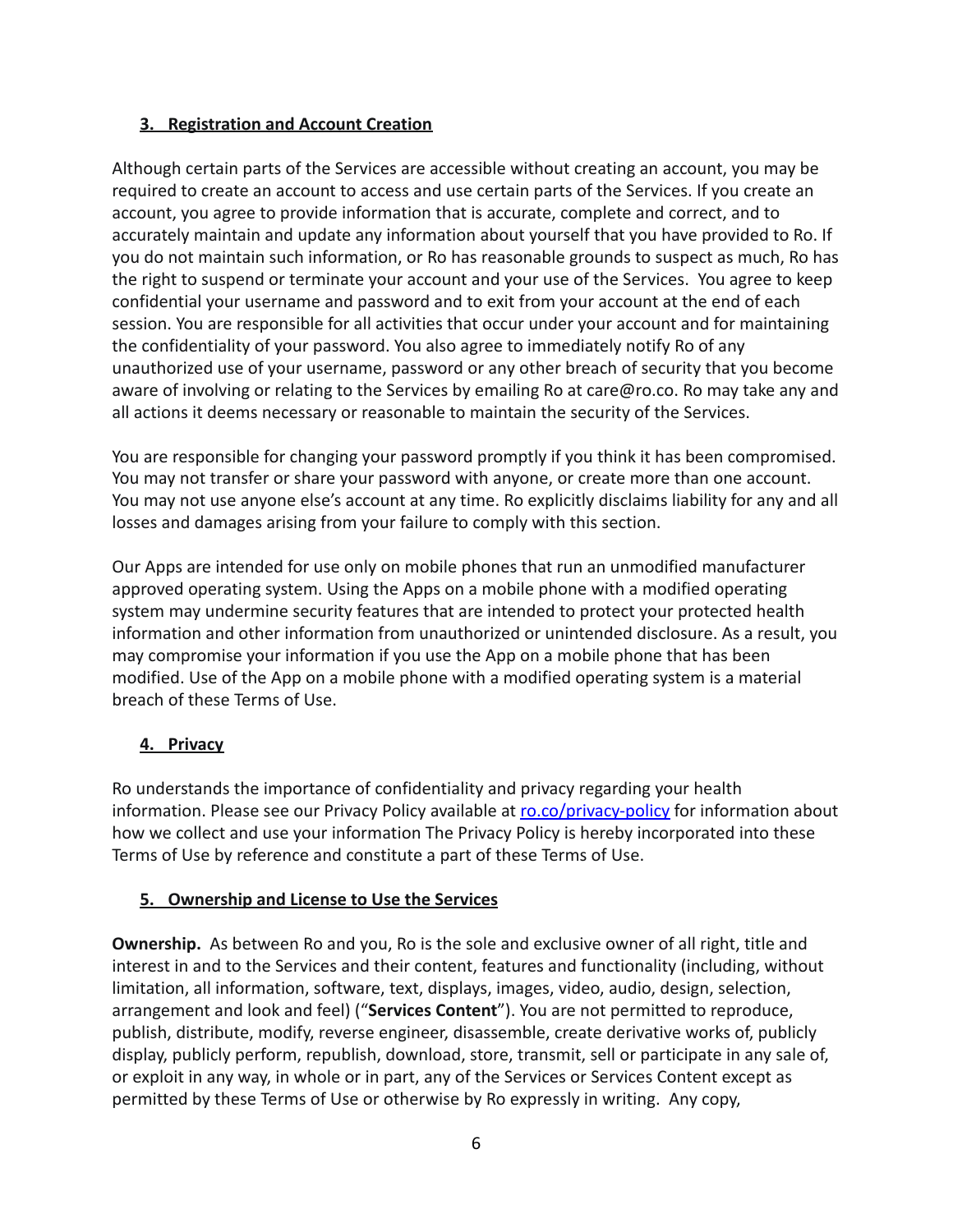modification, revision, enhancement, adaptation, translation, or derivative work of the Services or Services Content shall be owned solely and exclusively by Ro or its licensors, including all intellectual property rights therein. You may not access or use for any commercial purposes any part of the Services or Services Content.

Certain names, logos, and other materials displayed in and through the Services may constitute trademarks, trade names, service marks or logos ("**Marks**") of Ro or its affiliates. You are not authorized to use any such Marks without the express written permission of Ro. Ownership of all such Marks and the goodwill associated therewith remains with us or our affiliates.

**Your License.** Subject to your compliance with these Terms of Use, we hereby grant to you a personal, limited, revocable, non-exclusive, and nontransferable right to view, download, access, and use the Services and Services Content solely for your personal and non-commercial use and only as permitted under these Terms of Use and the Privacy Policy. No other right, title, or interest in or to the Services or Services Content is transferred to you, and all rights not expressly granted are reserved by Ro or its licensors.

## **6. User Content and Ro's License to Use Such Content**

Except as provided in our Privacy Policy; or information governed by applicable federal and state-specific privacy laws and regulations; you understand and agree that any information you provide through the Services, whether by direct entry, submission, email or otherwise, including, but not limited to, data, questions, comments, forum communications, or suggestions/feedback, will be treated as non-confidential and non-proprietary and will become the property of Ro and/or (i) the affiliated physician practices, or (ii) individual health providers utilizing the Services ("**User Content**").

Except as provided in our Privacy Policy or subject to any applicable laws, User Content may be used by Ro for any purpose, including, without limitation, reproduction, solicitation, disclosure, transmission, publication, broadcast, and posting, and Ro shall be free to use such User Content for any purpose whatsoever, including, without limitation, developing and marketing products using such information, without any compensation owed to you. You hereby grant Ro, our service providers, our successors and assigns, our affiliated health care providers, and their affiliated physician practices , the fully transferable and sublicenseable right and license to use, reproduce, modify, analyze, perform, display, distribute, and otherwise disclose to third parties any data or information you submit on or through the Services for the purposes of providing Services to you; marketing Services to you; conducting research or analyses of such data; and designing, developing, implementing, modifying and/or improving new, current or future features, products and services of Ro using such data. You understand that any User Content you publish in public forums will be viewable and copyable by other users of the forum and potentially the public at large.

WITHOUT LIMITATION OF THE FOREGOING, RO DOES NOT ASSUME RESPONSIBILITY OR LIABILITY FOR THE USER CONTENT FOUND IN ANY PUBLIC FORUM, NOR FOR ANY CLAIMS,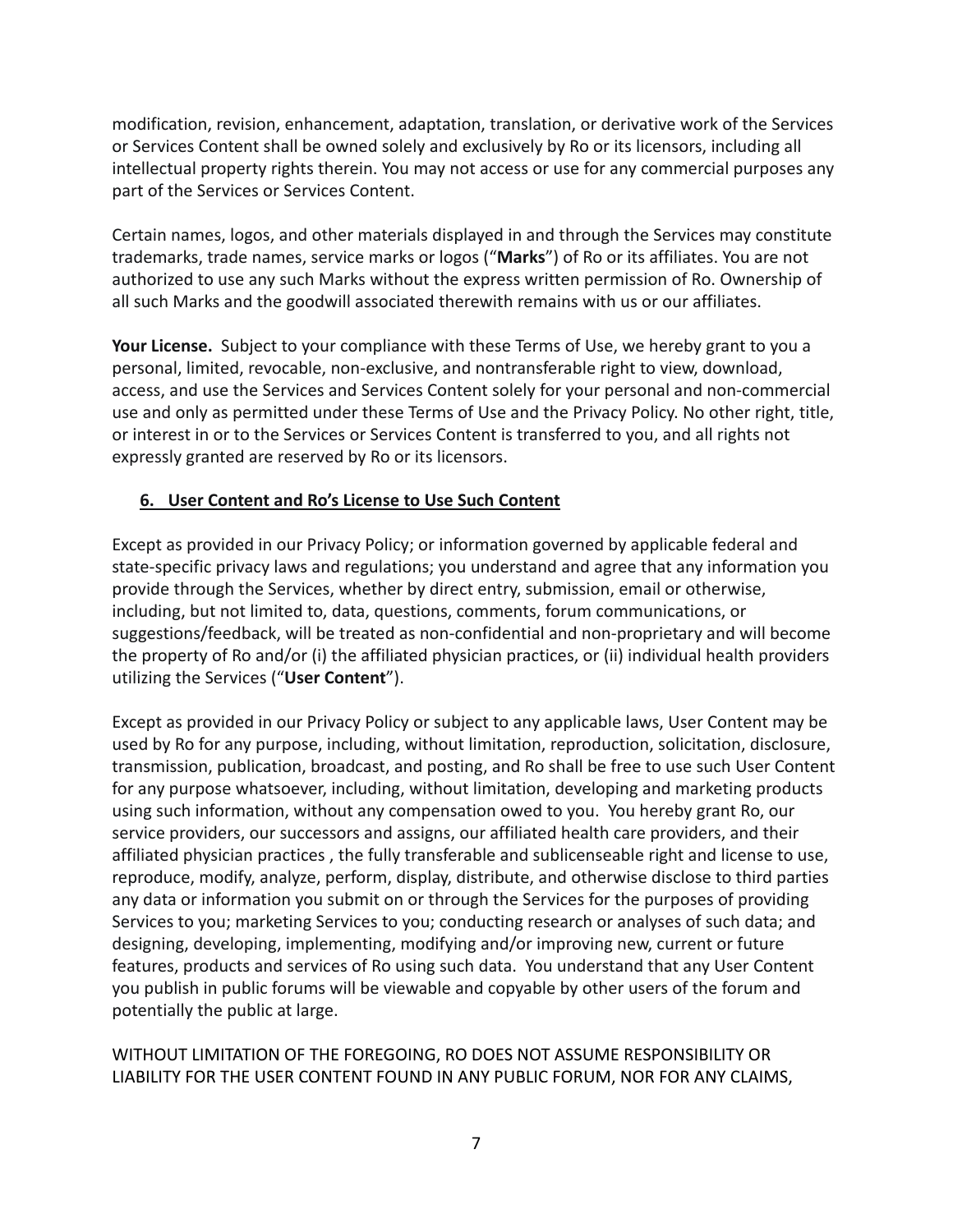DAMAGES OR LOSSES RESULTING FROM ANY USE OF ANY PUBLIC FORUM OR THE USER CONTENT CONTAINED THEREIN.

You acknowledge, consent, and agree that we may access, monitor, preserve, and disclose your information and/or any User Content you submit or make available for inclusion on the Services, if required to do so by law or in a good faith belief that such access, preservation, or disclosure is permitted by law or reasonably necessary or appropriate for any of the following reasons: (1) to comply with legal process; (2) to enforce these Terms of Use, our Privacy Policy, or other contracts with you, including investigation of potential violations thereof; (3) to respond to claims that any content violates the rights of third parties; (4) to respond to your requests for customer service; and (5) to protect the rights, property, or personal safety of Ro, its agents and affiliates, its users, and the public. This includes exchanging information with other companies and organizations for fraud protection, and spam/malware prevention, and similar purposes.

# **7. Copyright Notices**

Ro reserves the right to remove any content or any other material or information available on or through our Services, at any time, for any reason. Ro otherwise complies with the provisions of the Digital Millennium Copyright Act ("**DMCA**") applicable to Internet service providers (17 U.S.C. § 512, as amended), and responds to clear notices of alleged copyright infringement. This section describes the procedure that should be followed to file a notification of alleged copyright infringement with Ro.

Notification of Claimed Copyright Infringement. If you have objections to copyrighted content or material made available on or through our Services, you may submit a notification to our Designated Agent at the following address:

Copyright Agent, 116 W. 23rd Street, 4th Floor, New York, NY 10011, designatedagent@ro.co

Any notification to Ro under 17 U.S.C. § 512(c) alleging copyright infringement must include all of the following information:

- An electronic or physical signature of the person authorized to act on behalf of the owner of the exclusive right being infringed
- An identification of the copyrighted work or other intellectual property that you claim has been infringed or, if multiple copyrighted works are covered by a single notification, a representative list of such works
- An identification of the content or material that you claim is infringing and where it is located on our Services
- Information sufficient for Ro to contact you, such as your address, telephone number, and/or email address
- A statement by you that you have a good-faith belief that the use of the content or material of which you are complaining is not authorized by the copyright owner, its agent, or the law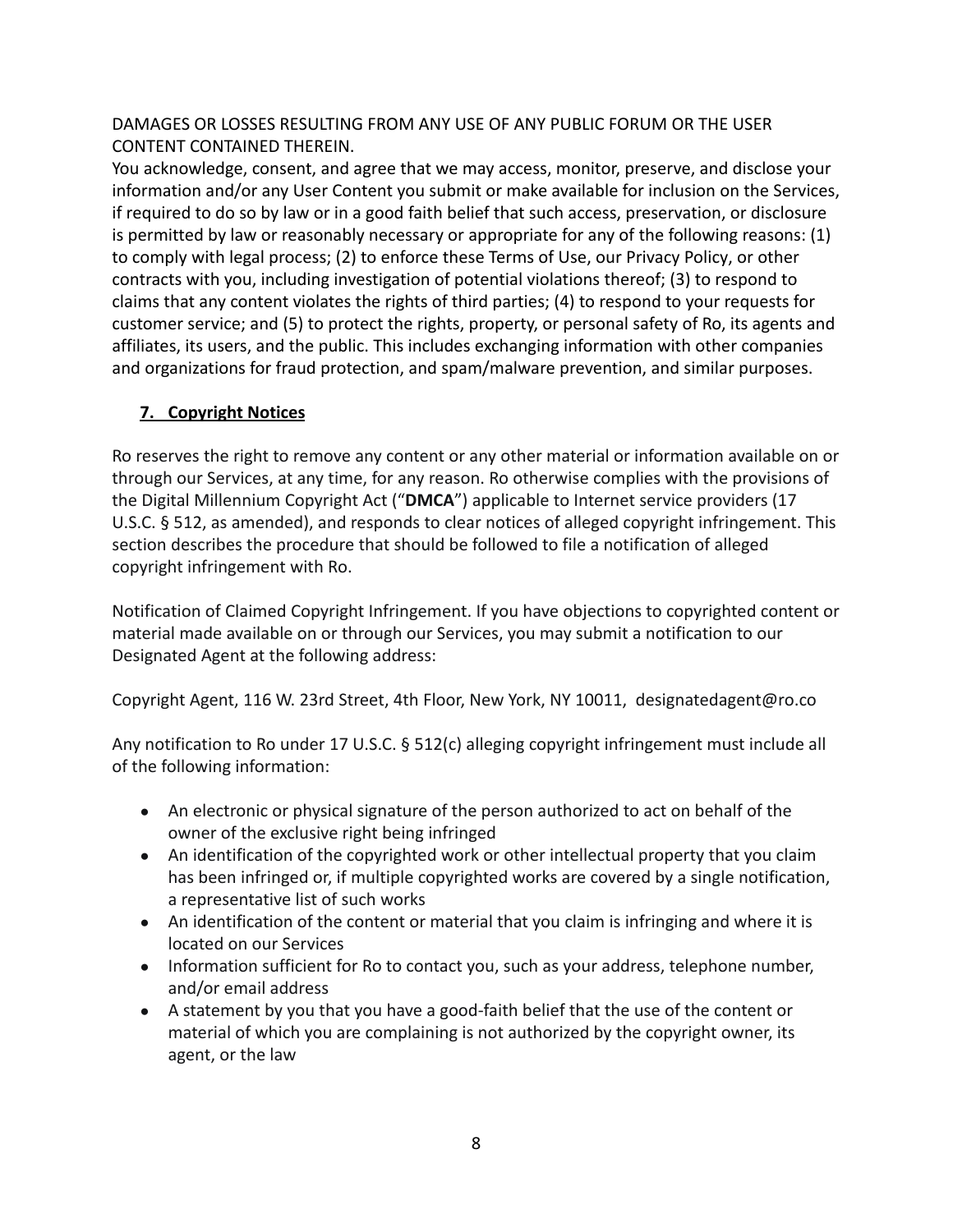● A signed statement by you that the above information in your notice is accurate and that, under penalty of perjury, you are the copyright owner or authorized to act on the copyright owner's behalf

## **8. Restrictions on Use**

You agree that in using or accessing the Services, you will not, and will not attempt to:

- impersonate any person or entity or otherwise misrepresent your affiliation with a person or entity
- violate any local, state, national or international law (including export laws)
- reverse engineer, disassemble, decompile, or translate any software or other components of the Services
- distribute, input, upload, transmit, or otherwise run or propagate any virus, application, Trojan horse, or any other harmful computer code that could damage or alter a computer, portable device, computer network, communication network, data, or the Services, or any other system, device, or property
- access or use the Services in any manner or for any purpose that infringes, misappropriates, or otherwise violates any intellectual property right or other right of any third party
- use any robot, spider, scraper, or other automated means to access the Services for any purpose without our express prior written permission or bypass our robot exclusion headers or other measures we may use to prevent or restrict access to the Services
- license, sublicense, sell, resell, transfer, assign, distribute or otherwise commercially exploit or make available to any third party the Services, Service Content, or User Content other than as expressly permitted herein
- create or develop competing products or services or for any other purpose that is to Ro's detriment or commercial disadvantage
- damage, destroy, disrupt, disable, impair, overburden, interfere with, or otherwise impede or harm in any manner the Services, Service Content, or User Content, in whole or in part
- use framing techniques to enclose any trademark, logo, or the Services without our express prior written consent
- post, transmit or otherwise disseminate any content that, as we determine at our sole discretion: (i) is unlawful, harmful, harassing, fraudulent, threatening, abusive, libelous, defamatory, vulgar, obscene, hateful, violent, demeaning, intimidating, discriminatory, or racially, ethnically or otherwise objectionable, or infringes our or any third party's intellectual property or other rights, (ii) is derogatory or harmful to our reputation, the reputation of our licensors, affiliated healthcare providers, affiliated healthcare practices, or any of our or their respective officers, members, employees, representatives, licensors and/or suppliers, in any way; (iii) may incite violence or other unlawful activity; or (iv) is harmful to children in any manner; or (iv) attempts to obtain the personal information of other users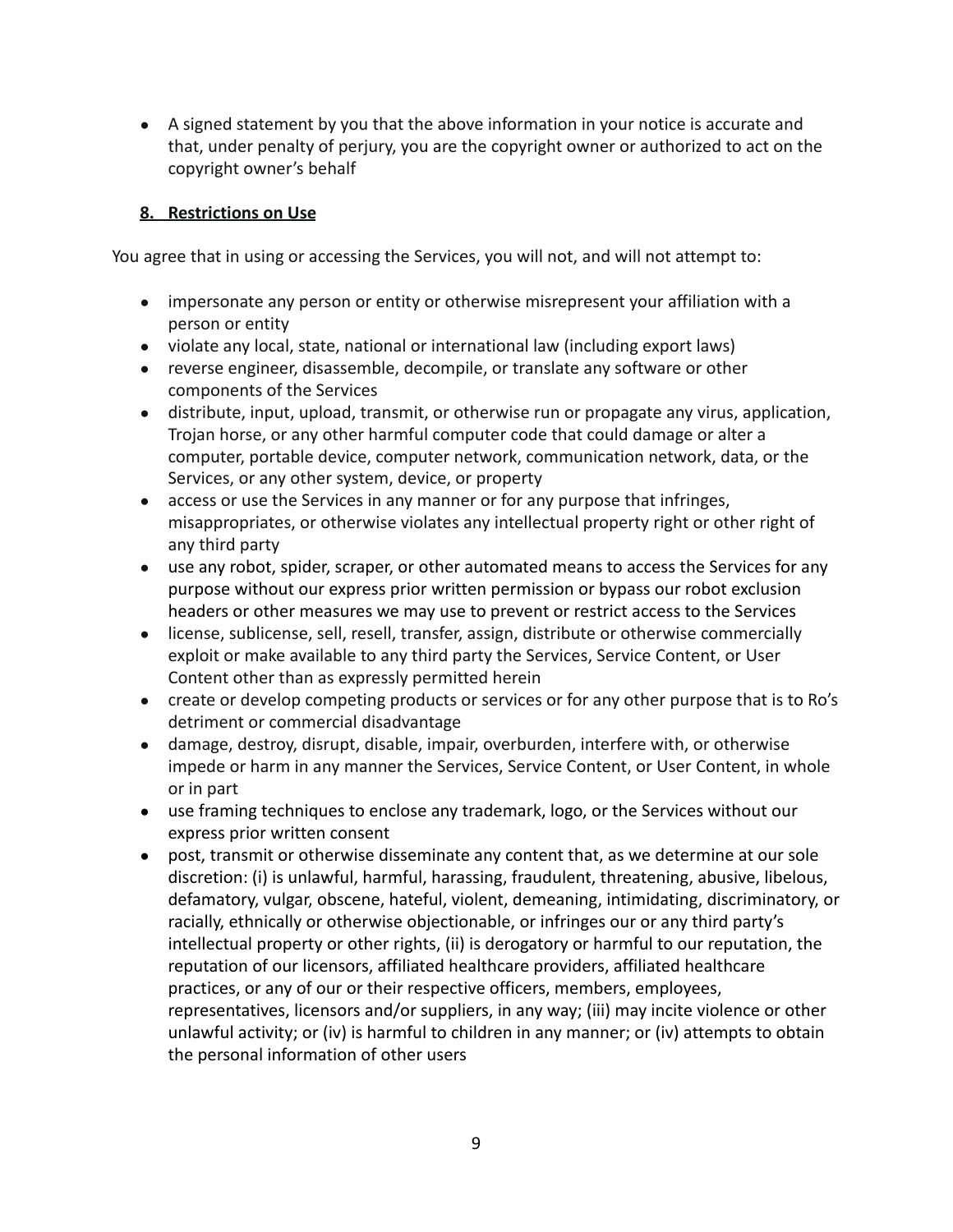- harm, harass, threaten, abuse, defame, demean, discriminate against, or intimidate any affiliated health care provider who provides health care services related to the Services, as we determine in our sole discretion
- disrupt, interfere with, violate the security of, or attempt to gain unauthorized access to the Services or any computer network
- bypass, breach, avoid, remove, deactivate, impair, descramble, or otherwise circumvent any security device, protection, or technological measure implemented by Ro or any of our service providers to protect the Services
- remove, delete, alter, or obscure any trademarks, specifications, warranties, or disclaimers, or any copyright, trademark, patent, or other intellectual property or proprietary rights notices from the Services or any Service Content or User Content
- use any manual process or automated device to monitor or copy any content made available on or through the Services for any unauthorized purpose except as permitted herein
- to transmit, or procure the sending of, any advertising or promotional material without our prior written consent, including any "junk mail", "chain letter" or "spam" or any other similar solicitation
- copy, duplicate, download, store in a retrieval system, publish, transmit or otherwise reproduce, transfer, distribute, store, disseminate, aggregate, use as a component of or as the basis for a database or otherwise use in any form or by any means any data, text, reports, or other materials related to Ro or third-party content from the Services
- otherwise use the Services in any manner that exceeds the scope of use granted herein
- encourage or enable any other individual to do any of the foregoing

## **9. Disclaimer of Warranties**

YOU EXPRESSLY AGREE THAT USE OF THE SERVICES IS AT YOUR SOLE RISK. YOU ACKNOWLEDGE AND AGREE THAT THE SERVICES ARE PROVIDED ON AN "AS IS" AND "AS AVAILABLE" BASIS. RO AND ITS AFFILIATES, INCLUDING WITHOUT LIMITATION ALL AFFILIATED PHYSICIAN PRACTICES, AND THEIR RESPECTIVE OFFICERS, DIRECTORS, MANAGERS, PARTNERS, MEMBERS, EMPLOYEES, AND AGENTS (COLLECTIVELY "**RELATED PERSONS**") MAKE NO REPRESENTATIONS OR WARRANTIES AND EXPRESSLY DISCLAIM ANY AND ALL WARRANTIES OF ANY KIND, WHETHER EXPRESS OR IMPLIED, WITH RESPECT TO THE SERVICES INCLUDING, BUT NOT LIMITED TO, ANY REPRESENTATIONS OR WARRANTIES WITH RESPECT TO MERCHANTABILITY, FITNESS FOR A PARTICULAR USE OR PURPOSE, NONINFRINGEMENT, TITLE, AVAILABILITY, SECURITY, OPERABILITY, CONDITION, QUIET ENJOYMENT, VALUE, ACCURACY OF DATA, FREEDOM FROM VIRUSES OR MALWARE, COMPLETENESS, TIMELINESS, FUNCTIONALITY, RELIABILITY, SEQUENCING OR SPEED OF DELIVERY OR SYSTEM INTEGRATION. WE MAKE NO WARRANTIES OR REPRESENTATIONS THAT YOUR USE OF THE SERVICES WILL NOT INFRINGE THE RIGHTS OF THIRD PARTIES.

TO THE FULLEST EXTENT OF APPLICABLE LAW, NEITHER RO NOR ITS RELATED PERSONS WILL BE LIABLE FOR ANY LOSS OR DAMAGE CAUSED BY YOUR RELIANCE ON INFORMATION OBTAINED THROUGH THE SERVICES. IT IS YOUR RESPONSIBILITY TO EVALUATE THE ACCURACY, COMPLETENESS, TIMELINESS, RELIABILITY OR USEFULNESS OF THE SERVICES, SERVICES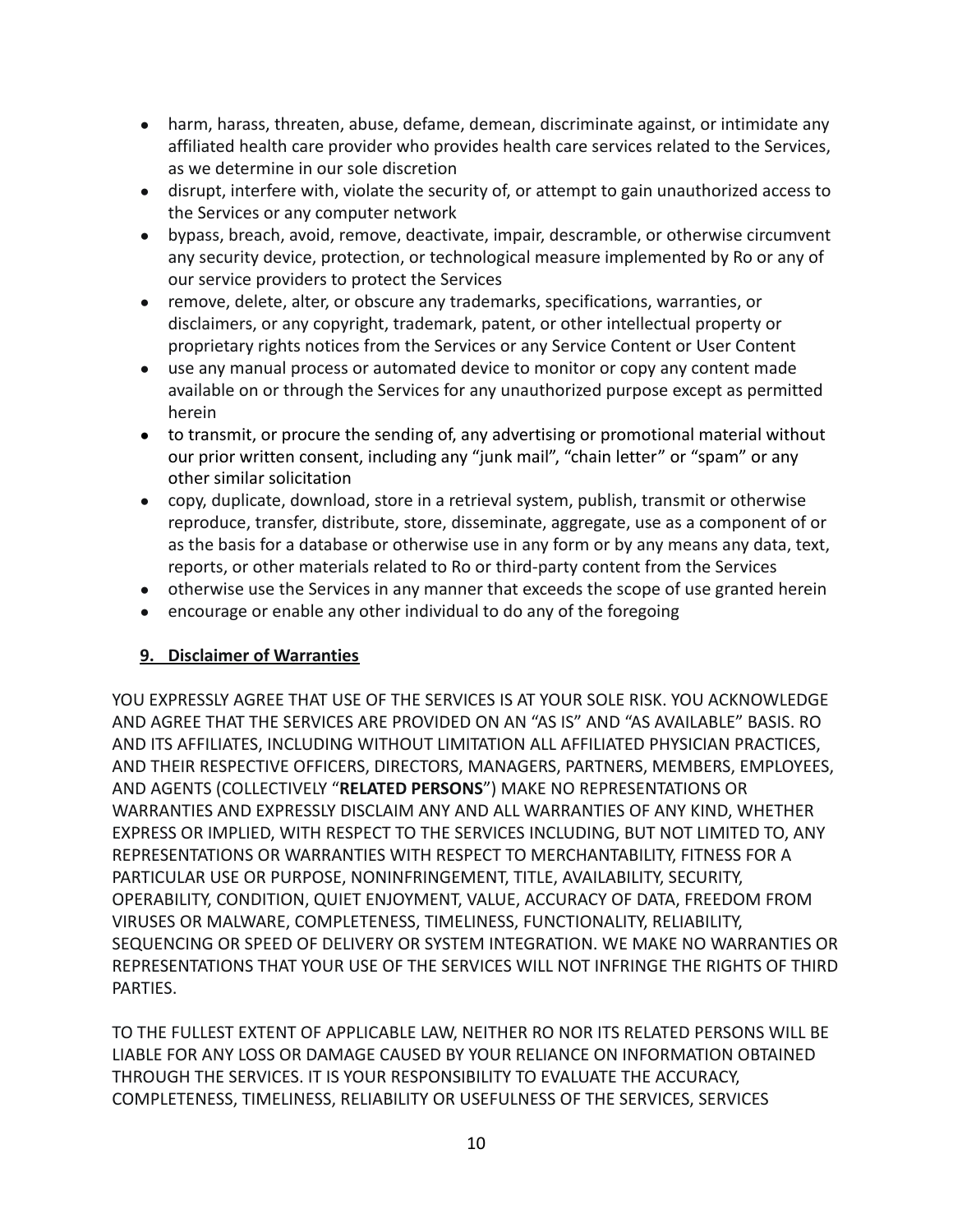CONTENT, AND USER CONTENT. FURTHERMORE, RO DOES NOT GUARANTEE THAT THE SERVICES WILL BE UNINTERRUPTED, OR FREE FROM ERROR, DEFECT, LOSS, DELAY IN OPERATION, CORRUPTION, CYBER ATTACK, VIRUSES, INTERFERENCE, HACKING, MALWARE, OR OTHER SECURITY INTRUSION, AND RO DISCLAIMS ANY LIABILITY RELATING THERETO.

YOU UNDERSTAND AND AGREE THAT ANY CONTENT, MATERIAL AND/OR INFORMATION OBTAINED THROUGH THE USE OF THE SERVICES ARE USED AT YOUR SOLE RISK AND THAT YOU WILL BE SOLELY RESPONSIBLE FOR ANY DAMAGE TO YOUR COMPUTER OR MOBILE PHONE OR LOSS OF DATA THAT RESULTS FROM THE DOWNLOAD OF SUCH CONTENT, MATERIAL AND/OR INFORMATION, OR YOUR RELIANCE ON ANY SUCH CONTENT, MATERIAL, AND/OR INFORMATION.

## **10. Limitation of Liability**

YOU UNDERSTAND THAT TO THE EXTENT PERMITTED UNDER APPLICABLE LAW AND EXCEPT AS SET FORTH IN THIS SECTION, IN NO EVENT WILL RO, ITS RELATED PERSONS OR LICENSORS BE LIABLE TO YOU OR TO ANY PARTY FOR ANY CLAIMS, LIABILITIES, LOSSES, COSTS OR DAMAGES UNDER ANY LEGAL OR EQUITABLE THEORY, WHETHER IN TORT (INCLUDING NEGLIGENCE AND STRICT LIABILITY), CONTRACT, WARRANTY, STATUTE OR OTHERWISE, INCLUDING, BUT NOT LIMITED TO, ANY INDIRECT, INCIDENTAL, SPECIAL, CONSEQUENTIAL, PUNITIVE OR EXEMPLARY DAMAGES, INCLUDING BUT NOT LIMITED TO, DAMAGES FOR LOSS OF REVENUES, PROFITS, GOODWILL, USE OR DATA, SERVICE INTERRUPTION, COMPUTER OR MOBILE PHONE DAMAGE, OR SYSTEM FAILURE, OR THE COST OF SUBSTITUTE PRODUCTS OR SERVICES, OR FOR ANY DAMAGES FOR PERSONAL OR BODILY INJURY OR EMOTIONAL DISTRESS, INCLUDING DEATH, ARISING OUT OF OR IN CONNECTION WITH ANY ACCESS, USE OF (OR INABILITY TO USE) THE SERVICES OR ANY SERVICES CONTENT, OR OTHER INTANGIBLE LOSSES ARISING OUT OF OR RELATED TO YOUR USE OF THE SERVICES. THIS IS TRUE EVEN IF RO OR RELATED PERSONS HAVE BEEN ADVISED OF THE POSSIBILITY OF SUCH DAMAGES OR LOSSES.

IN NO EVENT SHALL RO OR IT'S RELATED PERSONS' TOTAL LIABILITY TO YOU FOR ALL DAMAGES, LOSSES, AND CAUSES OF ACTION (WHETHER IN CONTRACT, TORT (INCLUDING, BUT NOT LIMITED TO, NEGLIGENCE), OR OTHERWISE) EXCEED IN THE AGGREGATE, THE GREATER OF (I) ONE HUNDRED DOLLARS (\$100), OR (II) THE AMOUNT PAID BY YOU, IF ANY, FOR ACCESSING THE SERVICES IN THE TWELVE (12) MONTH PERIOD PRECEDING THIS APPLICABLE CLAIM. Some jurisdictions do not allow the exclusion of certain warranties or the limitation or exclusion of liability for damages such as in this section. Accordingly, some of these limitations may not apply to you. If you are a New Jersey resident, or a resident of another U.S. state that permits the exclusion of these warranties and liabilities, then the limitations in this section specifically do apply to you.

## **11. Indemnification**

You agree to indemnify, defend, and hold harmless Ro, its affiliates, its affiliated health care practices, its subsidiaries, and all of their directors, officers, employees, contractors, licensors, suppliers, representatives, proprietors, partners, shareholders, principals, agents, predecessors,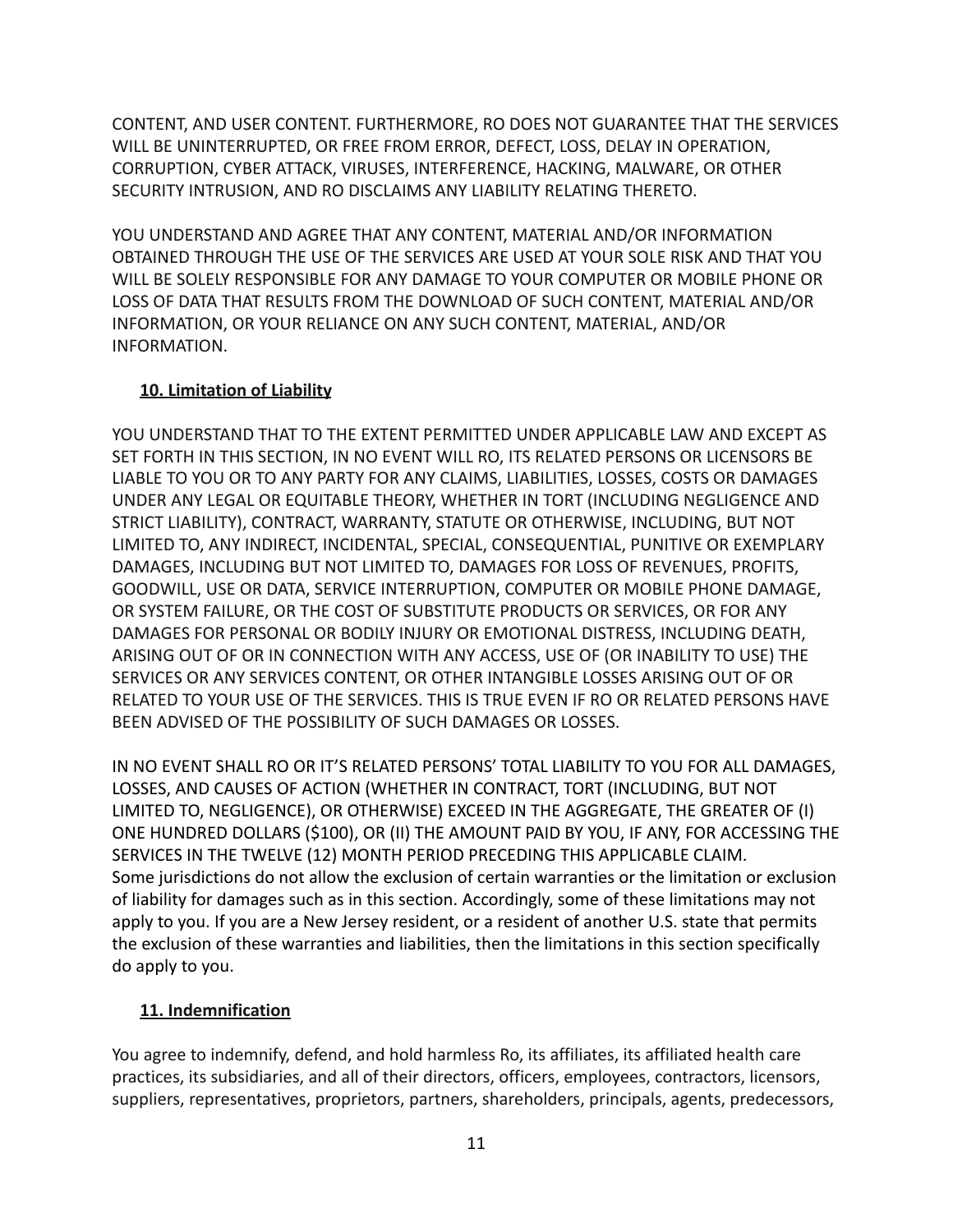successors, assigns, accountants, and attorneys harmless from and against any and all third-party suits, actions, claims, proceedings, damages, settlements, judgments, injuries, liabilities, obligations, losses, risks, costs, and expenses (including, without limitation, reasonable attorneys' fees, litigation expenses, and accounting fees), relating to or arising from, or alleged to arise from, (i) your use of the Services, or your use of the materials or features available on the Services, in an unauthorized manner, (ii) your fraud, violation of law, negligence, or willful misconduct, or (iii) any breach by you of these Terms of Use.

### **12. Third-Party Links and Features on the Services**

The Services may contain hyperlinks, plug-ins, products, or features operated by third parties ("**Third-Party Services**"). Such Third-Party Services are not under our control, therefore, we are not responsible for the information, products or services described by, or for the content or features of any such Third-Party Services. We are providing these Third-Party Services to you only as a convenience, and the inclusion of any Third-Party Services does not necessarily imply endorsement of the Third-Party Services or any association with its operators. Your use of these Third-Party Services is at your own risk, and we are not liable to you in any way, either directly or indirectly, for any content, errors, damage or loss caused by or in connection with use of or reliance on information contained in or provided to Third-Party Services. You may have arrived to the Services through a Third-Party Service, and you understand and agree that we are not responsible for the information, products or services described on those Third-Party Services and only these Terms of Use will apply to your use of or access to the Services.

Moreover, we are not involved in any actual transaction between any user and another user or third party, nor are we the agent of either for any purpose. As such, we will not be involved in resolving any disputes between any user and another user or third party relating to or arising out of any transaction between such parties. We urge users and third parties to cooperate with one another to resolve any such disputes. In the event that you have a dispute with one or more other users or third parties through your use of the Services, you release Ro, its officers, employees, agents, and successors from claims, demands, and damages of every kind or nature, known or unknown, suspected or unsuspected, disclosed or undisclosed, arising out of or in any way related to such disputes and/or our Services.

## **13. Changes to the Terms of Use and the Services**

The Services are continually under development, and Ro reserves the right to review or remove any part of these Terms of Use in its sole discretion at any time and without prior notice to you. You should check the Terms of Use from time to time when you use the Services to determine if any changes have been made. Any changes to these Terms of Use are effective upon posting to the Services, unless applicable law requires us to provide additional notice or take other actions before such changes can become effective. If you disagree with these Terms of Use, your sole and exclusive remedy is to discontinue your use of the Services. Your continued use after a change has been posted constitutes your acceptance of the changes.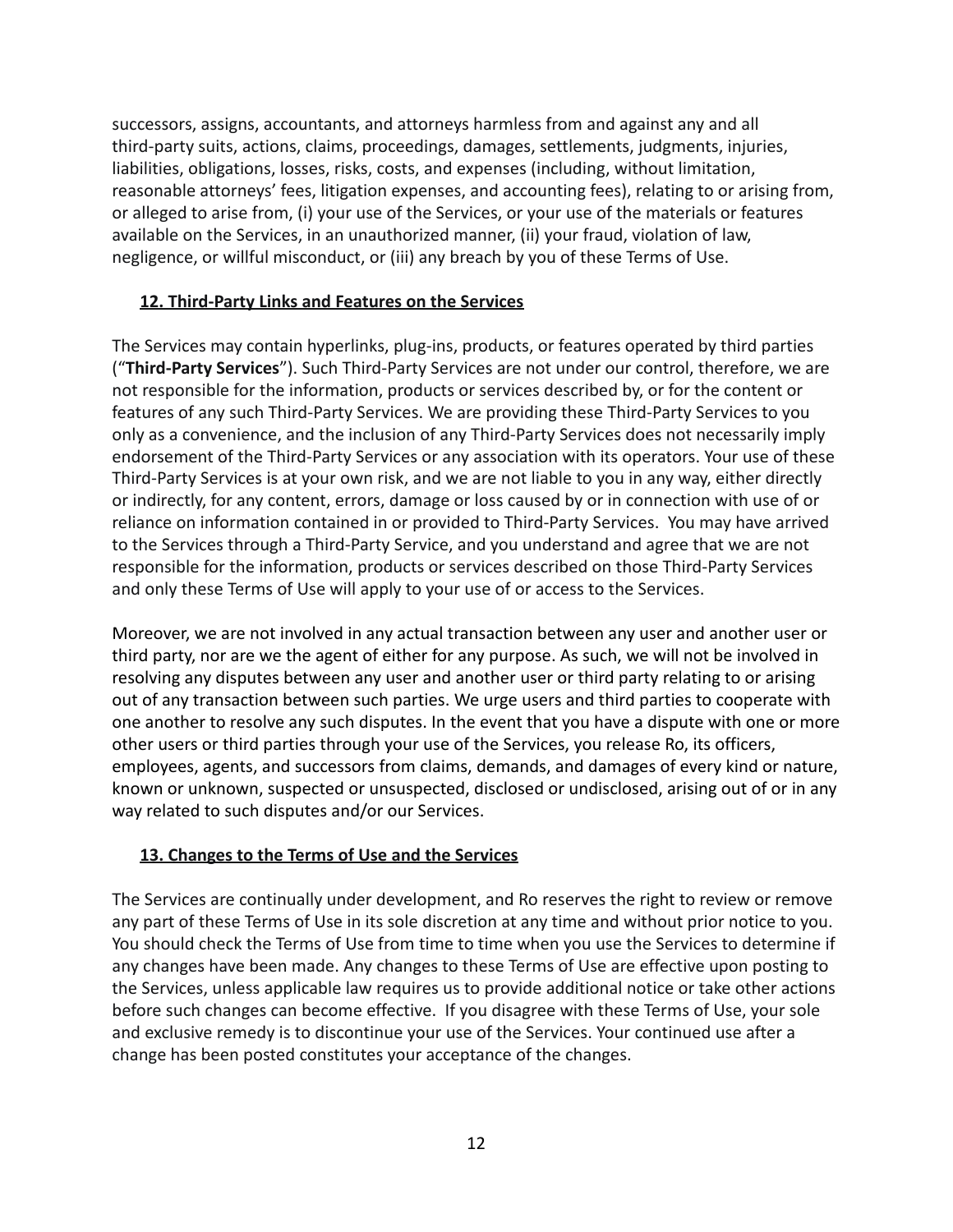You acknowledge and agree that: (1) all or any part of the Services may not be accessible at any time, for any period, or for any reason; and (2) Ro will not be liable if for any reason all or any part of the Services are unavailable at any time or for any period. Ro reserves the right at any time and for any reason to modify, or temporarily or permanently discontinue, the Services or any portion thereof, with or without notice. You agree that Ro shall not be liable to you or to any third party for any modification, suspension, or discontinuance of the Services.

## **14. Payments**

You agree to pay all fees due for services requested at the fees and pursuant to all payment terms presented to you when engaging in transactions. Prices are subject to change at any point in our sole discretion. You will see a prompt for your payment details, such as your credit card information and any promotional codes you may have. By entering your payment information and submitting your request, you authorize us, our affiliates, or our third-party payment processors to charge the amount due, including recurring fees associated with Subscription Services (as defined below).

You understand and agree that you are responsible for all fees due to receive health care services and pharmacy services, including any fees charged by the health care organization(s) or provider(s) that provide services to you in connection with the Services. Your payments to Ro may include fees charged by health care organization(s) or provider(s) for health care services and/or pharmacy services, which Ro collects on their behalf. Any health care services or pharmacy services not provided by us, an affiliated physician practice, or the Ro Pharmacy Network, or otherwise made available through the Services are not included in the payments collected by Ro and you may be separately charged by the applicable health care organization(s) and/or provider(s) for such services. In the event that your credit card expires or Ro, our affiliates, or our third-party payment processors are unable to process your payment, you may receive notice for you to provide an alternative payment method. Ro and/or the health care organization(s) and/or provider(s) have no obligation to provide any health care services or pharmacy services unless and until full payment has been received and/or verified. You are responsible for keeping your payment information (such as credit card number and billing address) accurate and up to date at all times.

Certain products or services offered on the Services may be offered on a subscription basis ("**Subscription Services**"). For Subscription Services, your payment method will be automatically charged at regular intervals as described during the checkout process for the applicable Subscription Services. You may cancel a subscription at any time before the cancelation cutoff date as indicated to you at the time you purchase a Subscription Service. You will also be informed about how you can cancel these Subscription Services.

EXCEPT AS OTHERWISE SET FORTH IN ANY RETURN OR REFUND POLICY PROVIDED TO YOU ON THE SERVICES, YOU ACKNOWLEDGE AND AGREE THAT DUE TO THE NATURE OF THE PRODUCTS AND SERVICES PURCHASABLE THROUGH THE SERVICES ANY APPLICABLE FEES AND OTHER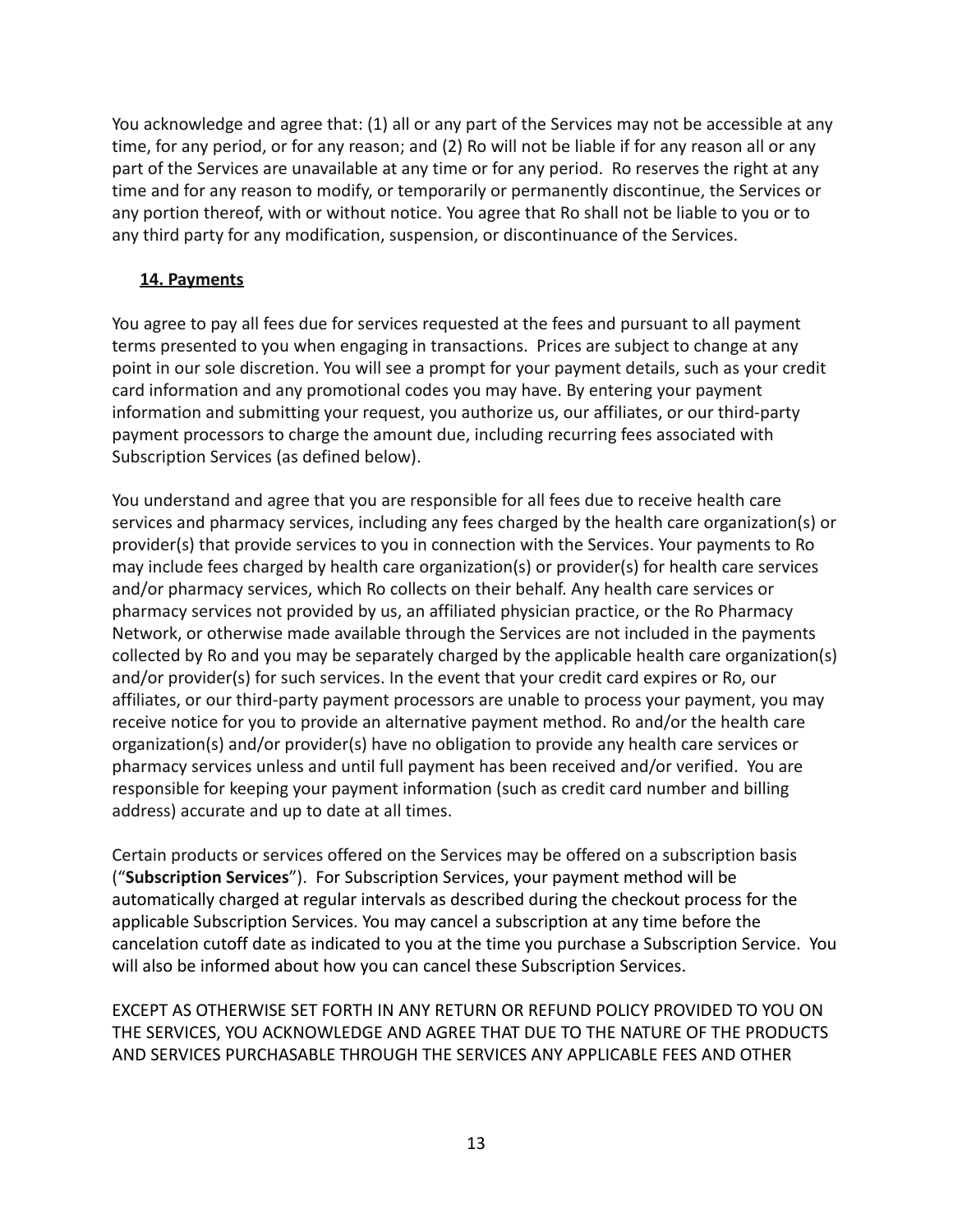## CHARGES ARE NOT REFUNDABLE IN WHOLE OR IN PART. YOU ARE FULLY LIABLE FOR ALL CHARGES TO YOUR ACCOUNT, INCLUDING ANY UNAUTHORIZED CHARGES.

## **15. Termination**

The Terms of Use will remain in full force and effect as long as you continue to access or use the Services. You may terminate the Terms of Use at any time by discontinuing use of the Services. Your permission to use the Services automatically terminates if you violate these Terms of Use.

Ro may terminate or suspend any of the rights granted by these Terms of Use and your access to and use of the Services with or without prior notice, for any reason, and at any time, including for violations of these Terms of Use. The following provisions survive the expiration or termination of these Terms of Use for any reason whatsoever: Disclaimer of Warranties; Limitation of Liability; Indemnification; Governing Law, Dispute Resolution, Arbitration, Venue, Severability of Provisions; No Waiver; and Assignment.

Subject to applicable law, Ro reserves the right to maintain, delete or destroy all communications and materials posted or uploaded to the Services pursuant to its internal record retention and/or content destruction policies. After such termination, Ro will have no further obligation to provide the Services, except to the extent an affiliated professional entity is obligated to provide you access to your health records or is required to provide you with continuing care under applicable legal, ethical and professional obligations to you. You agree that if your use of the Services is terminated pursuant to these Terms of Use, you will not attempt to use the Services in any way, and further agree that if you violate this restriction after such termination, you will indemnify and hold Ro harmless from any and all liability that Ro may incur therefore.

## **16. Governing Law; Dispute Resolution; Arbitration; Venue; Severability**

IMPORTANT NOTE: PLEASE READ THIS SECTION CAREFULLY BECAUSE IT REQUIRES YOU AND RO TO RESOLVE ALL DISPUTES BETWEEN US THROUGH BINDING INDIVIDUAL ARBITRATION AND LIMITS THE MANNER IN WHICH YOU CAN SEEK RELIEF FROM RO. YOU UNDERSTAND AND AGREE THAT, BY ENTERING INTO THESE TERMS OF USE, YOU AND RO ARE EACH WAIVING THE RIGHT TO A TRIAL BY JURY AND THE RIGHT TO PARTICIPATE IN A CLASS ACTION.

**Governing Law**. These Terms of Use and your use of the Services shall be governed by the laws of the State of Delaware, without giving effect to the principles of conflict of laws. Subject to the requirement to arbitrate set forth in this Section 16, exclusive jurisdiction for all disputes that do not require arbitration will be the state and federal courts located in New York, New York, and you consent to the jurisdiction of those courts.

**Binding Arbitration, Generally**. Except as described in the "**Exceptions**" section below, you and Ro agree that every dispute arising in connection with these Terms of Use, the Services, or communications from us will be resolved through binding arbitration. Arbitration uses a neutral arbitrator instead of a judge or jury, is less formal than a court proceeding, may allow for more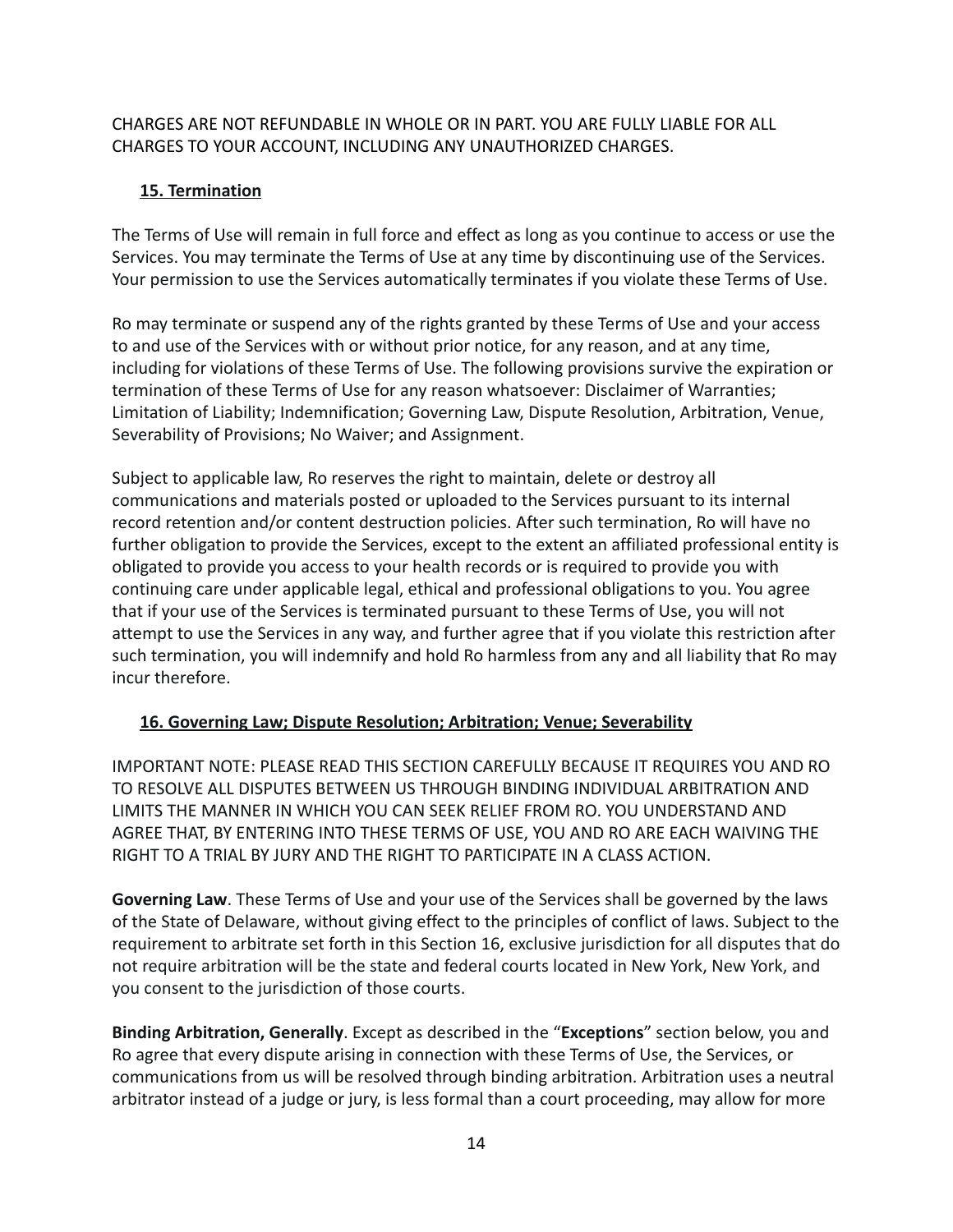limited discovery than in court, and is subject to very limited review by courts. This agreement to arbitrate disputes includes all claims whether based in contract, tort, statute, regulation, ordinance, fraud, misrepresentation, common law, constitutional provision, respondeat superior, agency or any other legal or equitable theory, regardless of whether a claim arises after the termination of these Terms of Use, and regardless of whether a claim arises before or after the effective date of these Terms of Use. Any dispute relating to the interpretation, applicability, or enforceability of this binding arbitration agreement will be resolved by the arbitrator.

**Exceptions**. Although we are agreeing to arbitrate most disputes between us, nothing in these Terms of Use will be deemed to waive, preclude, or otherwise limit the right of either party to: (a) bring an individual action in small claims court; (b) file suit in a court of law to address an intellectual property infringement claim; or (c) seek injunctive relief in a court of law in a state or federal court in New York, New York.

**Arbitrator**. This arbitration agreement, and any arbitration between us, is subject to the Federal Arbitration Act and will be administered by the American Arbitration Association ("**AAA**") under its Consumer Arbitration Rules (collectively, "**AAA Rules**") as modified by these Terms of Use. The AAA Rules and filing forms are available online at www.adr.org, by calling the AAA at +1-800-778-7879, or by contacting Ro.

**Commencing Arbitration**. Before initiating arbitration, a party must first send a written notice of the dispute to the other party by certified U.S. Mail or by Federal Express (signature required) or, only if that other party has not provided a current physical address, then by electronic mail ("**Notice of Arbitration**"). Ro's address for Notice is: Roman Health Ventures Inc., 116 W. 23rd Street, 4th Floor, New York, New York, 10011 Attention: General Counsel. A copy of all Notices of Arbitration must also be sent to Ro via email to [arbitration-notices@ro.co](mailto:arbitration-notices@ro.co). The Notice of Arbitration must: (a) identify the name or account number of the party making the claim; (b) describe the nature and basis of the claim or dispute; and (c) set forth the specific relief sought ("**Demand**"). The parties will make good faith efforts to resolve the claim directly, but if the parties do not reach an agreement to do so within 30 days after the Notice of Arbitration is received, you or Ro may commence an arbitration proceeding. If you commence arbitration in accordance with these Terms, Ro will reimburse you for your payment of the filing fee, unless your claim is for more than US\$10,000 or if Ro has received 25 or more similar demands for arbitration, in which case the payment of any fees will be decided by the AAA Rules. If the arbitrator finds that either the substance of the claim or the relief sought in the Demand is frivolous or brought for an improper purpose (as measured by the standards set forth in Federal Rule of Civil Procedure 11(b)), then the payment of all fees will be governed by the AAA Rules and Ro may seek reimbursement for any fees paid to AAA.

**Arbitration Proceedings**. Any arbitration hearing will take place in the county and state of your billing address unless we agree otherwise or, if the claim is for US\$10,000 or less (and does not seek injunctive relief), you may choose whether the arbitration will be conducted: (a) solely on the basis of documents submitted to the arbitrator; (b) through a telephonic or video hearing; or (c) by an in-person hearing as established by the AAA Rules in the county (or parish) of your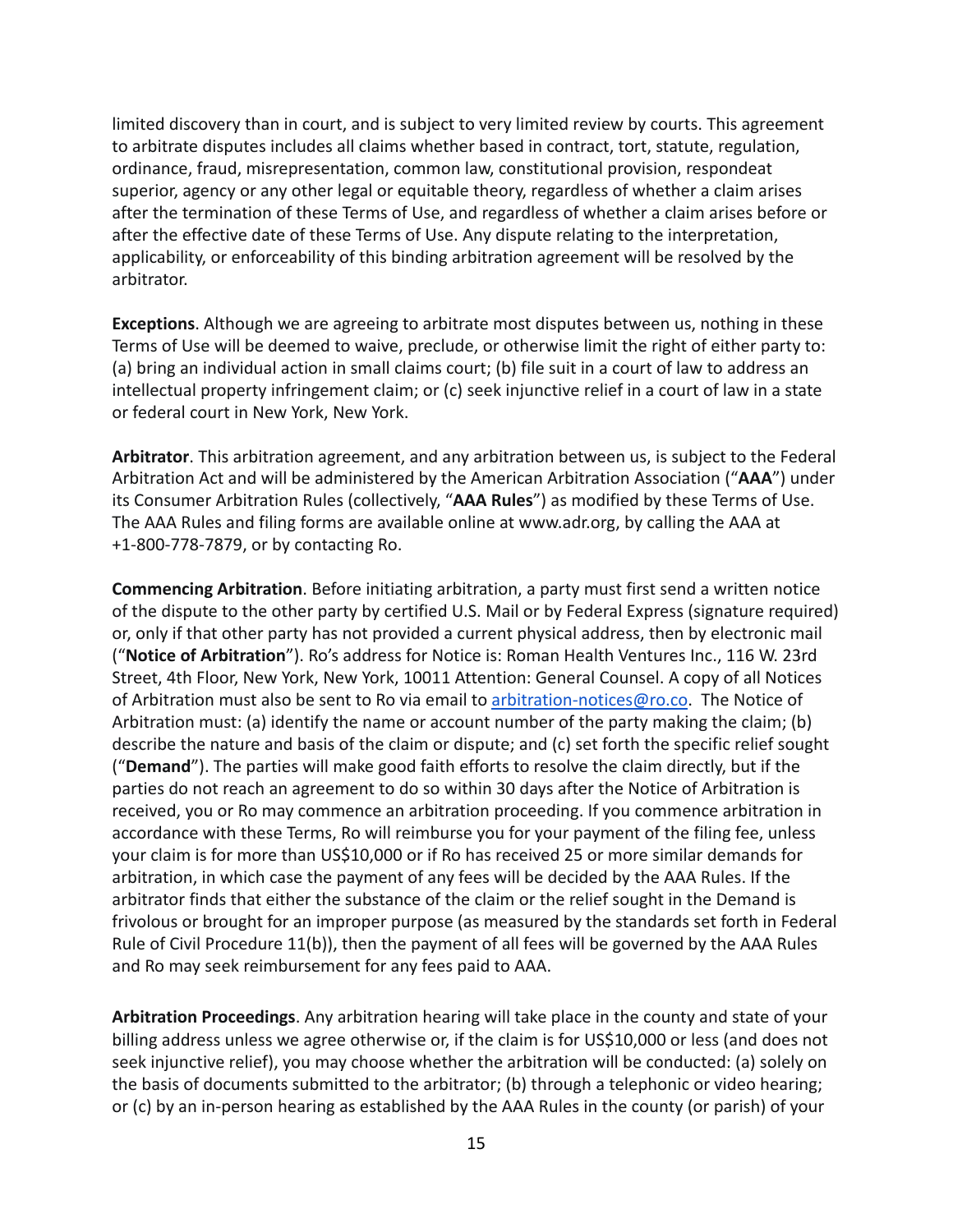billing address. During the arbitration, the amount of any settlement offer made by you or Ro must not be disclosed to the arbitrator until after the arbitrator makes a final decision and award, if any. Regardless of the manner in which the arbitration is conducted, the arbitrator must issue a reasoned written decision sufficient to explain the essential findings and conclusions on which the decision and award, if any, are based.

**Arbitration Relief**. Except as provided in the "**No Class Actions**" section below, the arbitrator can award any relief that would be available if the claims had been brought in a court of competent jurisdiction. The arbitrator's award shall be final and binding on all parties. Judgment on the award may be entered in any court having jurisdiction.

**No Class Actions**. YOU AND RO AGREE THAT EACH MAY BRING CLAIMS AGAINST THE OTHER ONLY IN YOUR OR ITS INDIVIDUAL CAPACITY AND NOT AS A PLAINTIFF OR CLASS MEMBER IN ANY PURPORTED CLASS OR REPRESENTATIVE PROCEEDING. Further, unless both you and Ro agree otherwise in writing, the arbitrator may not consolidate more than one person's claims, and may not otherwise preside over any form of a representative or class proceeding.

**Limited Time to File Claims**. TO THE FULLEST EXTENT PERMITTED BY APPLICABLE LAW, IF YOU OR RO WANTS TO ASSERT A DISPUTE AGAINST THE OTHER THAT IS SUBJECT TO ARBITRATION PURSUANT TO THESE TERMS OF USE, THEN YOU OR RO MUST COMMENCE SUCH DISPUTE BY DELIVERY OF A NOTICE OF ARBITRATION WITHIN ONE (1) YEAR AFTER THE DISPUTE ARISES -- OR IT WILL BE FOREVER BARRED.

**Severability**. All parts of these Terms of Use apply to the maximum extent permitted by law. Ro and you both agree that if we cannot enforce a part of this contract as written, then that part will be replaced with terms that most closely match the intent of the part we cannot enforce, to the extent permitted by law. The invalidity of part of these Terms of Use will not affect the validity and enforceability of the remaining provisions. The section headings are for convenience only and do not have any force or effect.

## **17. Communications by Text Message and Email**

By opting-in to receive text (SMS) messages from Ro or by sending Ro an initial text message (an **"SMS Enrollment"**), you consent to receiving text messages regarding your Ro account and use of the Services. These text messages may include order confirmations, shipping notifications, messages from your healthcare provider, and other transactional messages, as well as promotional and marketing notifications, to the extent you have opted-in to receive such messages from Ro.

With your SMS Enrollment, you represent and understand that: (1) you are the owner or authorized user of the mobile device you used in order to initiate the SMS Enrollment, (2) you are authorized to approve any applicable charges in connection with the text messages you send to and receive from Ro, (3) you will be responsible for all messaging and other data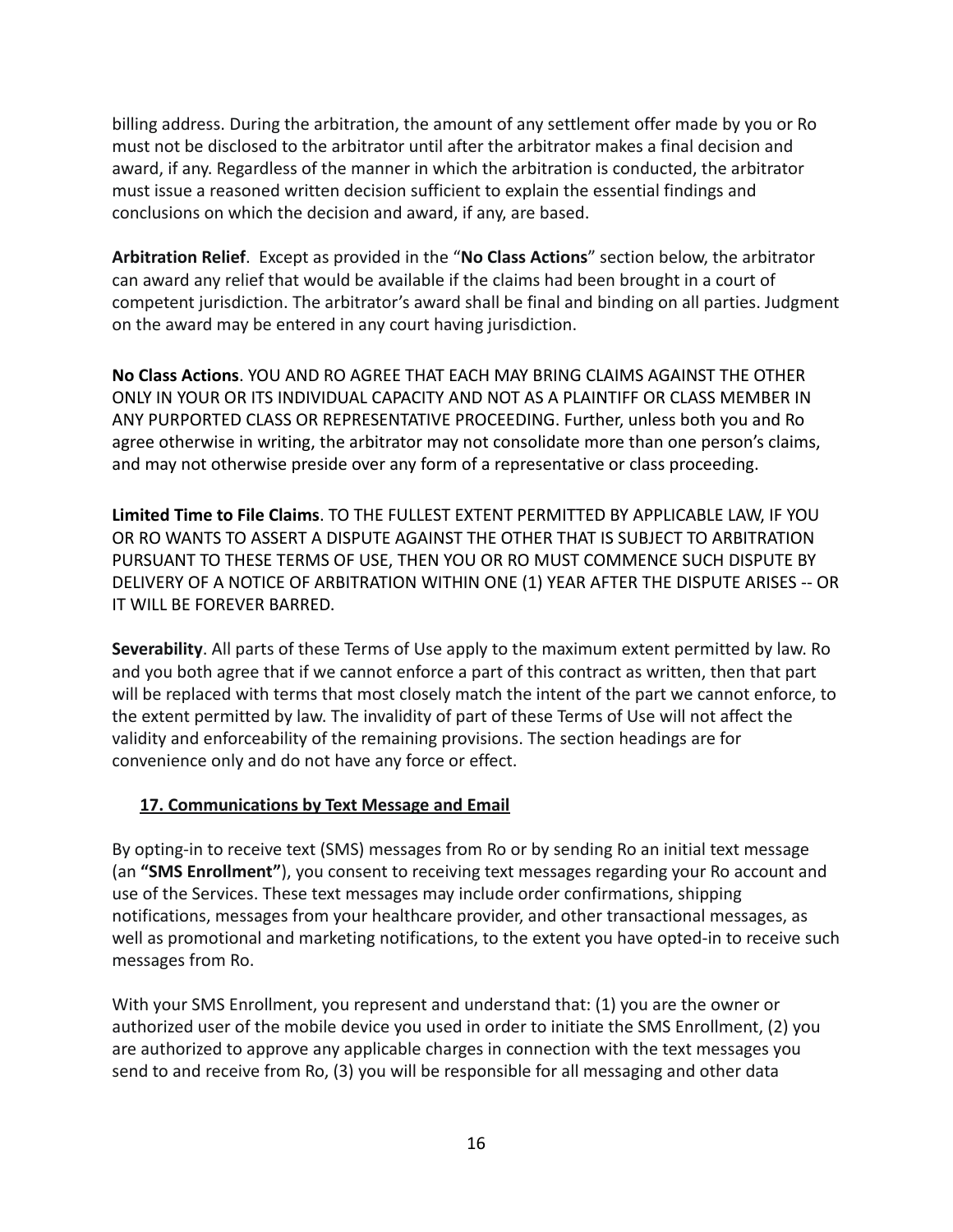charges that may apply for any text messages sent to you from Ro, or from Ro to you, and (4) neither Ro, nor your or Ro's mobile carriers, will be liable for delayed or undelivered messages.

Note that access to the Services is not conditioned upon your consent to receive marketing or promotional text messages from Ro, and you can opt-out of any of Ro's SMS services at any time by texting "STOP" to the message received, from the mobile device that is subscribed to receive the SMS messages. After you send the text message "STOP" to us, we may send you one final text message to confirm that you have been unsubscribed. If you have opted-in to receive more than one type of text message from Ro, you will need to opt-out of each Ro SMS service to which you are subscribed. Until you have done so, you may continue to receive the types of text messages from Ro that you have opted-in to receive but have not unsubscribed from.

You also understand that while Ro takes your privacy and the security of your health and other sensitive information very seriously, the transmission of information over the internet and mobile networks is not 100% secure. Text messages and emails that you send to or receive from Ro are not encrypted, which means that it is possible they may be intercepted by third parties. If you choose to send or receive information about your health or any other sensitive information by text message or email, you do so at your own risk. By initiating an SMS Enrollment, you consent to sending text messages to Ro, and receiving text messages from Ro, that are not encrypted. Likewise, by emailing Ro or giving Ro your email, you consent to receiving unencrypted emails messages from Ro.

If you are experiencing any issues with Ro's text messaging or email services, or if you have any concerns about sending or receiving any sensitive information through text or email, please contact us directly at [care@ro.co](mailto:care@ro.co). If you have questions specific to your text or data plan, please contact your wireless provider.

## **18. Miscellaneous Terms**

**No waiver.** No waiver by Ro of any term or condition set forth in these Terms of Use shall be deemed a further or continuing waiver of such term or condition or a waiver of any other term or condition, and any failure by Ro to assert a right or provision under these Terms of Use shall not constitute a waiver of such right or provision.

**No agency relationship.** Neither these Terms of Use, nor any Services Content, materials or features of the Services create any partnership, joint venture, employment, or other agency relationship between us and you. You may not enter into any contract on our behalf or bind us in any way.

**Remedies.** You agree that any violation, or threatened violation, by you of these Terms of Use constitutes an unlawful and unfair business practice that will cause us irreparable and unquantifiable harm. You also agree that monetary damages would be inadequate for such harm and consent to our obtaining any injunctive or equitable relief that we deem necessary or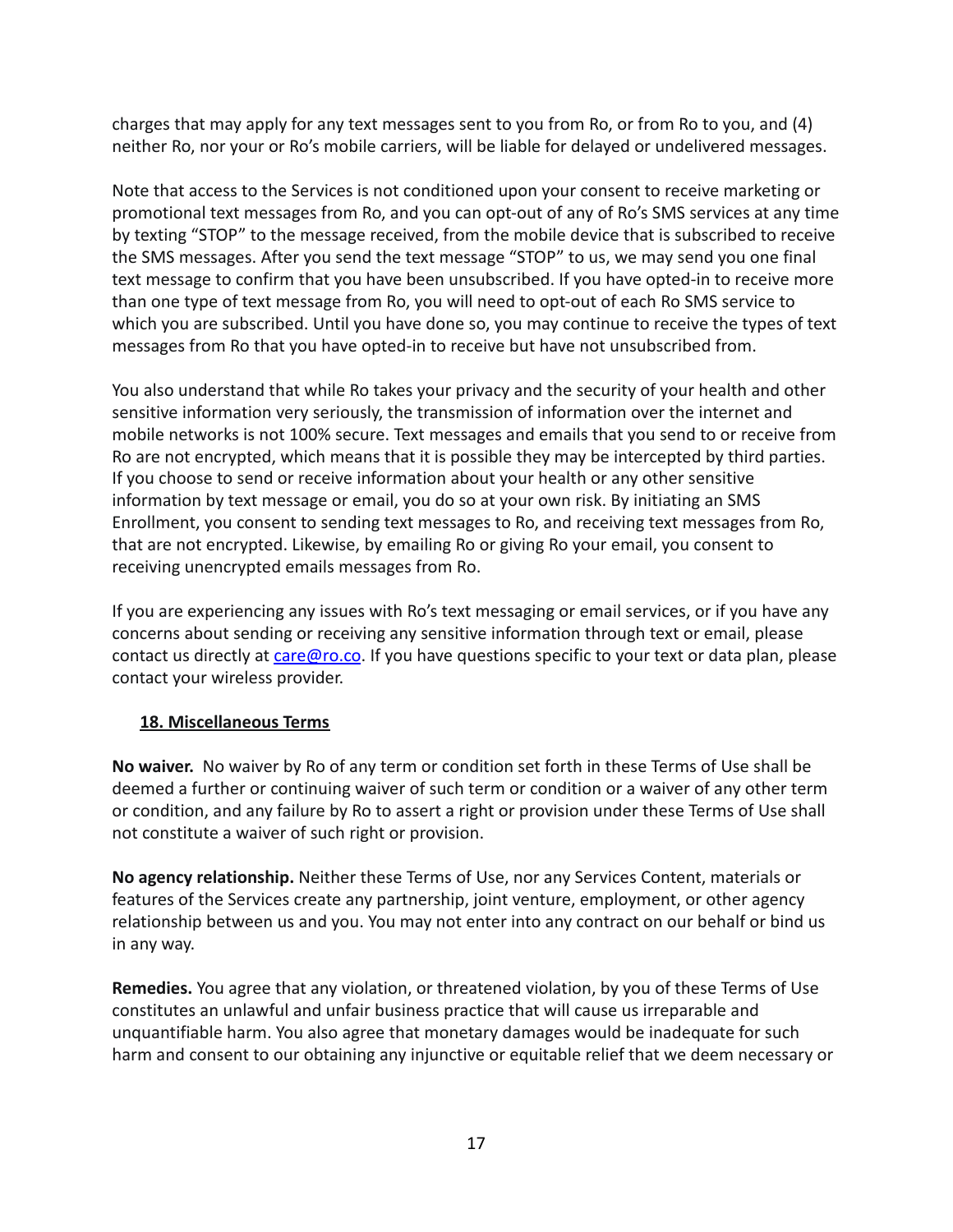appropriate. These remedies are in addition to any other remedies we may have at law or in equity.

**Assignment.** You may not assign any of your rights under these Terms of Use, and any such attempt will be null and void. Ro and its affiliates may, in their individual discretion, transfer, without further consent or notification, all contractual rights and obligations pursuant to these Terms of Use if some or all of the business of Ro is transferred to another entity by way of merger, sale of its assets, or otherwise.

**Notice for California Users**. If you are a California resident, you hereby waive California Civil Code §1542, which says: "A general release does not extend to claims which the creditor does not know or suspect to exist in his favor at the time of executing the release, which if known by him must have materially affected his settlement with the debtor." This release includes the criminal acts of others.

**Headings**. The heading references herein are for convenience purposes only, and shall not be deemed to limit or affect any of the provisions hereof.

**Entire Agreement.** This is the entire agreement between you and Ro relating to the subject matter herein and supersedes all previous communications, representations, understandings and agreements, either oral or written, between the parties with respect to said subject matter, excluding any other agreements that you may have entered into with Ro.

# **19. Contact Us**

If you have any questions about these Terms of Use, please contact us at: Roman Health Ventures Inc. 116 W. 23rd Street, 4th Floor New York, NY 10011 [care@ro.co](mailto:care@ro.co)

## **20. Additional Terms for Specific Products and Services**

## a. **Ro Mind Program Terms and Conditions**

Overview of Ro Mind. This section describes additional terms and conditions applicable to your participation in the Ro Mind Program ("**Ro Mind**") offered through Ro and the affiliated professional entities that provide services on the Ro platform. Ro Mind is designed to provide access to routine and necessary services for the management of mild to moderate generalized anxiety disorder and major depressive disorder through pharmacotherapy. Ro Mind is a primary care offering not intended for use in emergencies, by patients seeking crisis counseling or therapy, or by patients with psychiatric needs that should be treated by psychiatric specialists. Ro Mind is a membership-based service through which eligible Members can obtain limited medical care, including medication at the discretion of the Member's provider, and pharmacy services for a recurring monthly payment. Ro Mind is not health insurance or a substitute for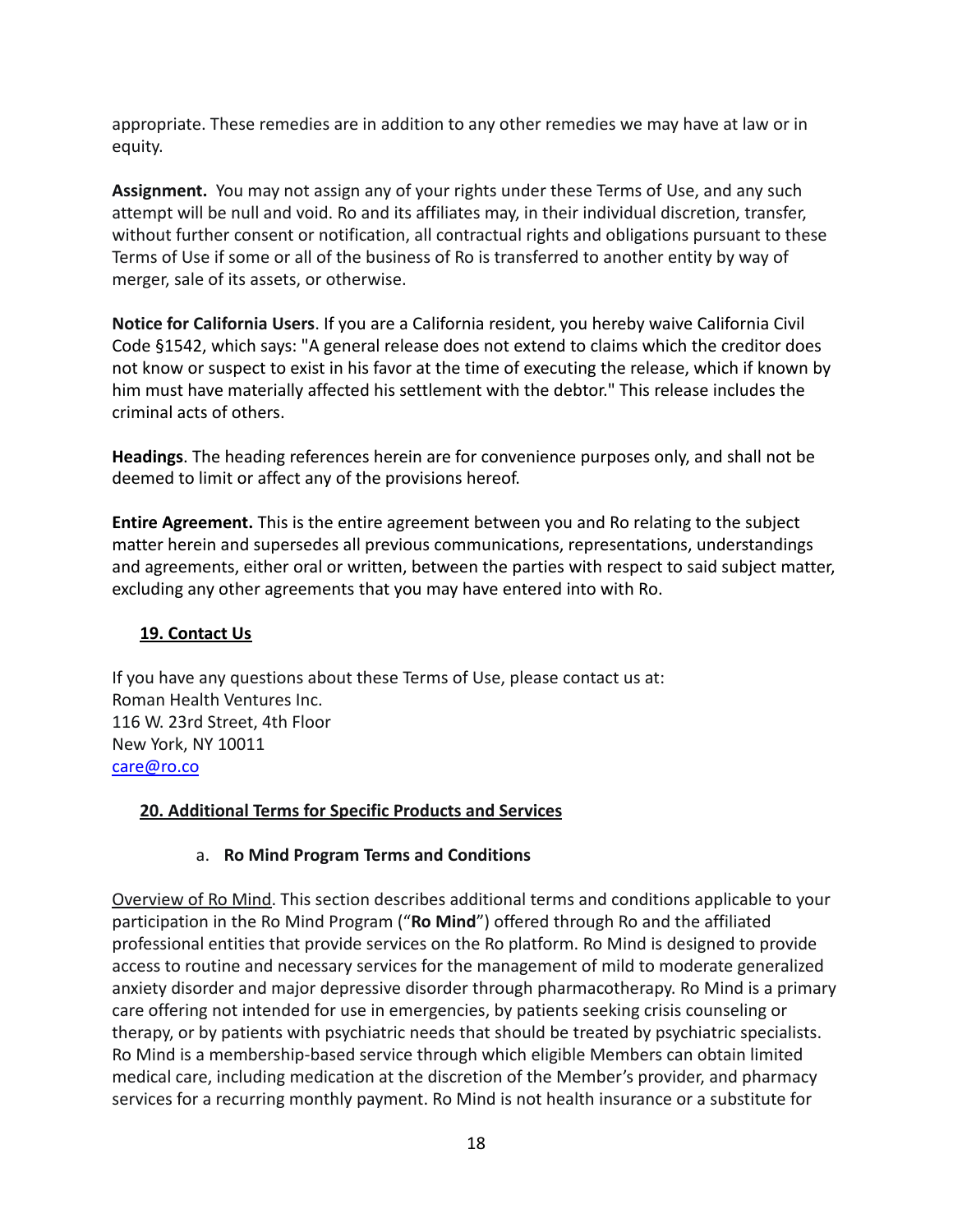health insurance, does not meet any individual health insurance mandate under federal or state law, and cannot replace your relationship with your psychiatric specialist or therapist. You should keep your existing health insurance coverage while you are participating in Ro Mind or obtain health insurance coverage if you do not currently have it.

As a primary care offering, Ro Mind features medical care that is available during normal business hours, Monday through Friday, 9:00 a.m. Eastern Time to 6:00 p.m. Eastern Time, excluding holidays. Your provider will review messages within 48 hours or sooner. Ro Mind is not an emergency or on-call service available 24 hours a day, 7 days a week. The operating hours of the Ro Care Team (available to answer account or shipping-related questions by phone at (929) 203-5664 or by email at [mind@ro.co\)](mailto:mind@ro.co) are Monday through Friday, 9:30 a.m. Eastern Time to 9:00 p.m. Eastern Time.

**In the case of an emergency or if you are otherwise in crisis, call 911 immediately.** If you are thinking of hurting yourself or having thoughts of not wanting to live, call the National Suicide Prevention Lifeline anytime at 1-800-273-8255 (en Español 1-888-628-9454) or go to the nearest emergency room. You can also use the 24/7 Crisis Text Line by texting "HOME" to 741-741.

Onboarding and diagnosis. To participate in Ro Mind, you must be evaluated by a doctor or nurse practitioner on the Ro platform and, in the professional judgment of such health care provider, meet the clinical criteria for participation. To be evaluated for participation, you must complete an initial onboarding telehealth medical assessment including a video visit (the "**Ro Mind Diagnosis Online Visit**") with a doctor or nurse practitioner. If, following a review of the Ro Mind Diagnosis Online Visit, your health care provider determines that you are a good candidate for treatment through Ro Mind, he or she may initiate such treatment by writing you a prescription.

You acknowledge and agree that, even if you do not meet the clinical criteria for participation in Ro Mind, you may be responsible for payment of the cost of the Ro Mind Diagnosis Online Visit and such cost is not included in the Ro Mind Membership Fee (as defined below).

Ro Mind Membership and Additional Services. Your membership in Ro Mind ("**Ro Mind Membership**"), including your ability to access the Ro Mind Membership Services and your obligation to pay Ro Mind Membership Fees (each as defined below) will commence when your health care provider communicates your care plan, risks and benefits of treatment, and you acknowledge such and elect to proceed with participation in Ro Mind.

Ro Mind includes:

- Up to three (3) discrete medical consults per month with your Ro-affiliated health care provider, all of which will be set on a pre-scheduled basis according to your personalized care plan;
- Secure messaging with your Ro-affiliated healthcare provider between discrete medical consults; and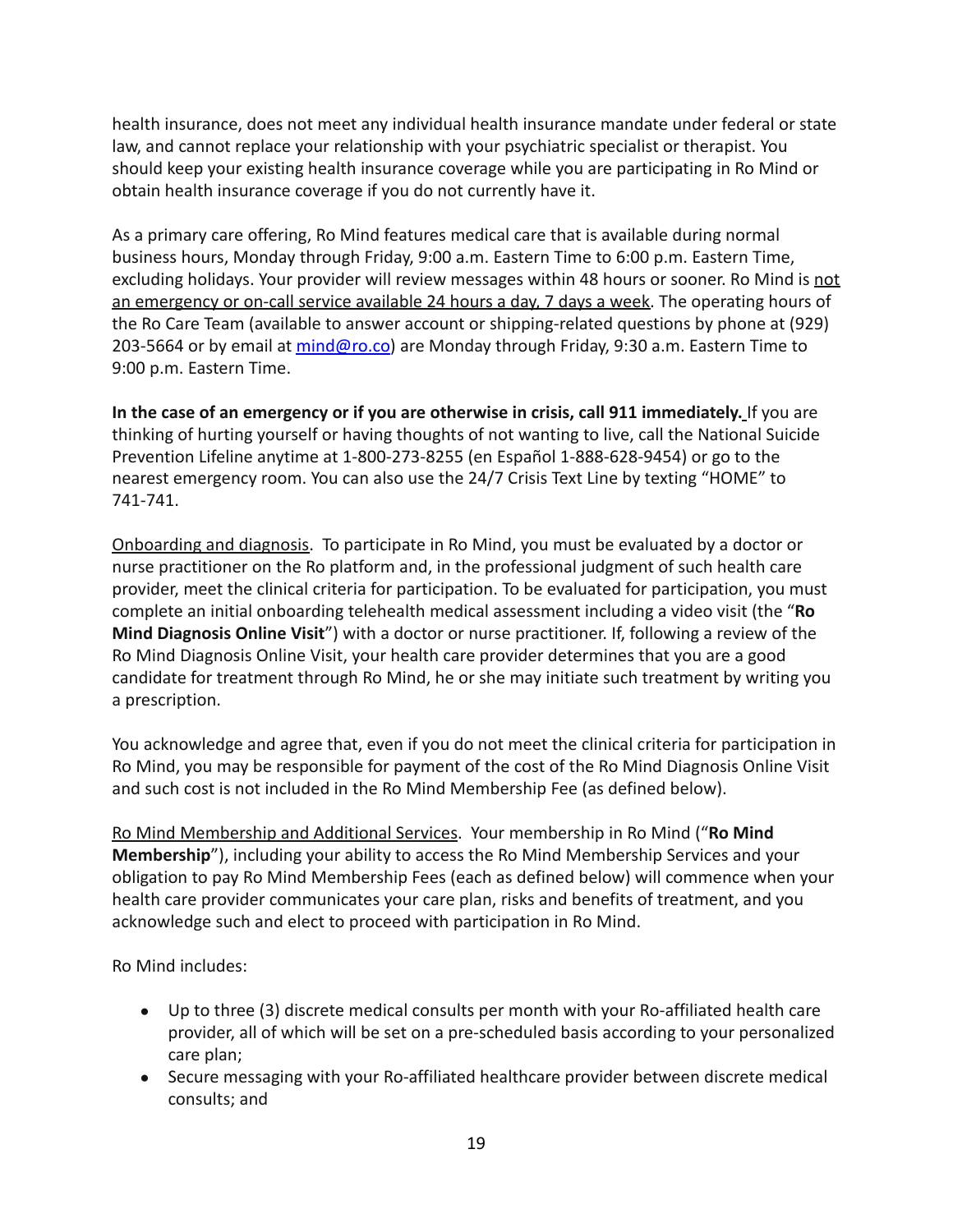● Fulfillment of prescription medication (as prescribed), if you choose to have your prescription filled by the Ro Pharmacy Network, with free two-day shipping

(the "Ro Mind Membership Services").

In certain cases, you or your health care provider may request that you complete services (e.g., medical consults) in excess of the Ro Mind Membership Services. For each medical consult after the third consult per month (the "**Ro Mind Additional Services**") you will be charged a separate fee (the "**Ro Mind Additional Services Fee**"). You will be charged a Ro Mind Additional Services Fee of \$30.00 for each additional consult. As part of your participation in Ro Mind, you agree that any Ro Mind Additional Services Fees that you incur can be charged to your payment card or PayPal account on file within seven (7) days of the date on when such Ro Mind Additional Services are rendered.

The Ro Mind Membership Services may change from time to time. You will be given thirty (30) days' notice of any such change. You may accept the revised Ro Mind Membership Services by continuing in Ro Mind or reject them by terminating your Ro Mind Membership.

Payment of Ro Mind Membership Fee. You will have an opportunity to review and agree to the cost of Membership (the "**Ro Mind Membership Fee**") during the checkout process that is part of the Ro Mind Diagnosis Online Visit and at the time of each renewal visit after the Ro Mind Diagnosis Online Visit. You may also view the costs associated with Ro Mind Membership on the Ro Mind webpage located [here.](http://www.ro.co/mind) Once you begin participation in Ro Mind, your Ro Mind Membership Fee will be charged to your payment card or PayPal account on file each month when your prescription is filled by the Ro Pharmacy Network. Your exact payment date will depend on your treatment plan and the timing of your participation in plan renewal visits with your provider. If you receive a prescription of 30 days or less, your billing date will depend on when you complete a plan renewal visit with your provider and receive a new prescription. If you receive a prescription of more than 30 days, you will be automatically billed on a recurring, monthly basis until your refills run out or your Ro Mind Membership is canceled. The initial payment must be made the day your Ro Mind Membership commences. Once paid, your Ro Mind Membership Fee is non-refundable. You may cancel your Ro Mind Membership at any time by calling us at (929) 203-5664, emailing us at [mind@ro.co,](mailto:mind@ro.co) or logging into your [Secure](https://my.ro.co/) [User account.](https://my.ro.co/)

If you choose to have your prescription filled at a local pharmacy, your Ro Mind Membership Fee will not include the cost of medication and pharmacy fulfillment. If you transfer your prescription from a local pharmacy to the Ro Pharmacy Network, the cost of medication and pharmacy fulfillment will be added to your Ro Mind Membership Fee at the beginning of the next billing cycle. You may transfer your prescription to a local pharmacy or to the Ro Pharmacy Network at any time by calling us at (929) 203-5664 or emailing us at [mind@ro.co](mailto:mind@ro.co).

Canceling your Ro Mind Membership. If you would like to cancel your Membership for any reason, you may do so at any time by logging into your [Secure User account](https://my.ro.co/) (see the Ro Mind